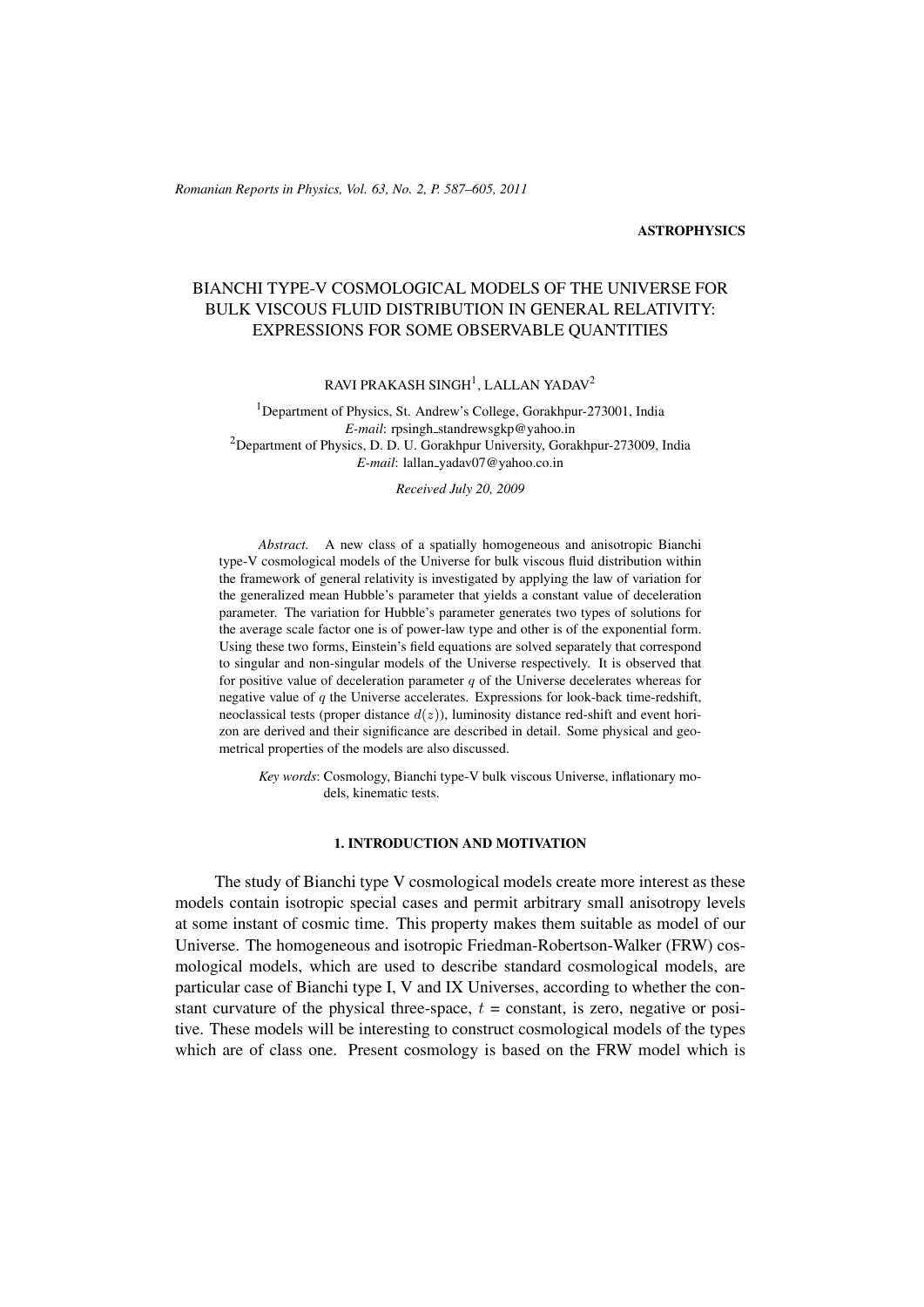completely homogeneous and isotropic. This is in agreement with observational data about the large scale structure of the Universe. However, although homogeneous but anisotropic models are more restricted than the inhomogeneous models, they explain a number of observed phenomena quite satisfactorily. This stimulates the research for obtaining exact anisotropic solution for Einstein's field equations (EFEs) as a cosmologically accepted physical models for the Universe (at least in the early stages). Among different models Bianchi type-V Universes are the natural generalization of the open FRW model, which eventually become isotropic. Roy and Prasad [1] have investigated Bianchi type V Universes which are locally rotationally symmetric and are of embedding class one filled with perfect fluid with heat conduction and radiation. Bianchi type V cosmological models have been studied by several researchers such as Farnsworth [2], Collins [3] Maartens and Nel [4], Wainwright *et al.* [5], Beesham [6], Maharaj and Beesham [7], Hewitt and wainwright [8], Camci *et al.* [9], Meena and Bali [10], Pradhan *et al.* [11, 12]), Aydogdu and Salti [13] in different physical contexts. Christodoulakis *et al.* [14–16] have studied un-tilted diffuse matter Bianchi V Universe with perfect fluid and scalar field coupled to perfect fluid sources obeying a general equation of state. Following the work of Saha [17], Singh and Chaubey [18,19] have obtained the quadrature form of metric function for Bianchi type-V model with perfect fluid and viscous fluid.

The distribution of matter can be satisfactorily described by a perfect fluid due to the large scale distribution of galaxies in our Universe. However, observed physical phenomena such as the large entropy per baryon and the remarkable degree of isotropy of the cosmic microwave background radiation, suggest analysis of dissipative effects in cosmology. Furthermore, there are several processes which are expected to give rise to viscous effects. These are the decoupling of neutrinos during the radiation era and the decoupling of radiation and matter during the recombination era. Bulk viscosity is associated with the GUT phase transition and string creation. Misner [20] has studied the effect of viscosity on the evolution of cosmological models. The role of viscosity in cosmology has been investigated by Weinberg [21]. Nightingale [22], Heller and Klimek [23] have obtained a viscous Universes without initial singularity. The model studied by Murphy [24] possessed an interesting feature in which big bang type of singularity of infinite space-time curvature does not occur to be a finite past. However, the relationship assumed by Murphy between the viscosity coefficient and the matter density is not acceptable at large density. Thus, we should consider the presence of material distribution other than a perfect fluid to obtain a realistic cosmological models (see Grøn [25] for a review on cosmological models with bulk viscosity). The effect of bulk viscosity on the cosmological evolution has been investigated by a number of authors in the framework of general theory of relativity. This motivates to study cosmological bulk viscous fluid model.

Several authors (Hajj-Boutros [26], Hajj-Boutros and Sfeila [27], Ram [28],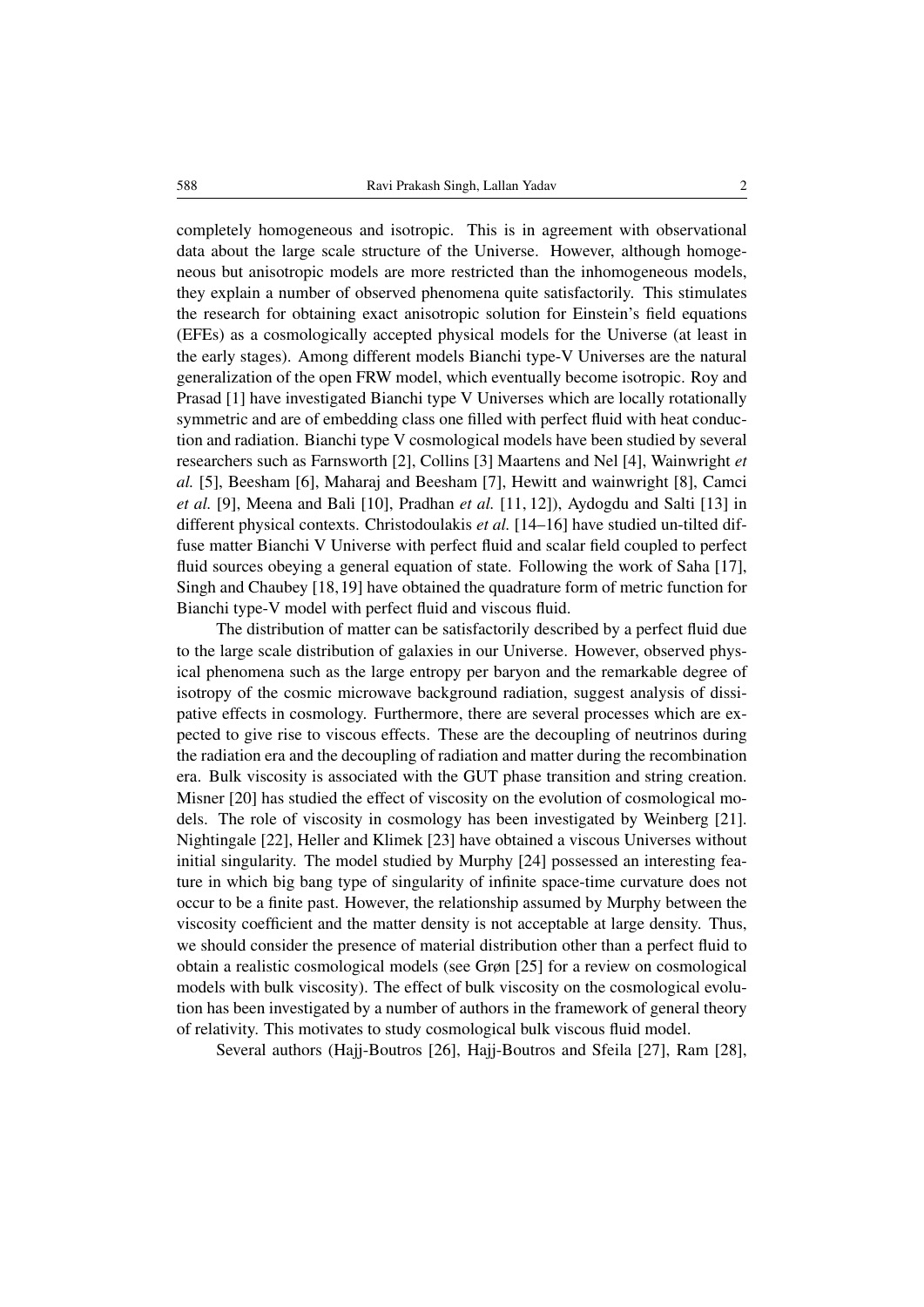Mazumder [29] and Pradhan and Kumar [30]) have investigated the solutions of EFEs for homogeneous but anisotropic models by using some different generation techniques. Bianchi spaces  $I - IX$  are useful tools in constructing models of spatially homogeneous cosmologies (Ellis and MacCallum [31], Ryan and Shepley [32]). From these models, homogeneous Bianchi type V Universes are the natural generalization of the open FRW model which eventually isotropize. Camci *et al.* [9] derived a new technique for generating exact solutions of EFEs with perfect fluid for Bianchi type V space-time. Recently Bali and Singh [33], Rao *et al.* [34–37], Tiwari [38], Singh and Baghel [39] and Singh *et al.* [40] have studied Bianchi type V cosmological models in different context.

Recently Singh, Ram and Zeyauddin [41] have extended the work of Singh and Kumar [42] to spatially homogeneous and totally anisotropic Bianchi type-V models with perfect fluid as source. In this paper, we propose to find Bianchi type V cosmological models in presence of a bulk viscous by using the law of variation for generalized mean Hubble's parameter and we will generalize the solutions of Reference [41]. This paper is organized as follows: The metric and the law of variation for Hubble's parameter for Bianchi type-V model that yields constant value of the deceleration parameter is presented in Section 2. The field equations and the quadrature solutions of the metric functions in terms of average scale factor are presented in Section 3 for two types of cosmologies by using this law. In Section 4, exact solutions of the field equations are presented which correspond to the singular and non-singular cosmological models. Section 4 also contains the geometric and physical properties of the derived models. Section 5 deals with the kinematic tests. Discussions and concluding remarks are given in Section 6.

### 2. THE METRIC AND THE LAW OF VARIATION FOR HUBBLE'S PARAMETER

We consider the space time metric of the spatially homogeneous and anisotropic Bianchi type-V of the form

$$
ds^{2} = dt^{2} - A^{2}dx^{2} - e^{2mx} [B^{2}dy^{2} + C^{2}dz^{2}],
$$
\n(1)

where the metric potentials  $A$ ,  $B$  and  $C$  are functions of cosmic time  $t$  alone and  $m$ is a constant. We define the following physical and geometric parameters to be used in formulating the law and further in solving the Einstein's field equations for the metric (1). The average scale factor  $a$  of Bianchi type-V model is defined as

$$
a = (ABC)^{\frac{1}{3}}.
$$

A volume scale factor  $V$  is given by

$$
V = a^3 = ABC.
$$
 (3)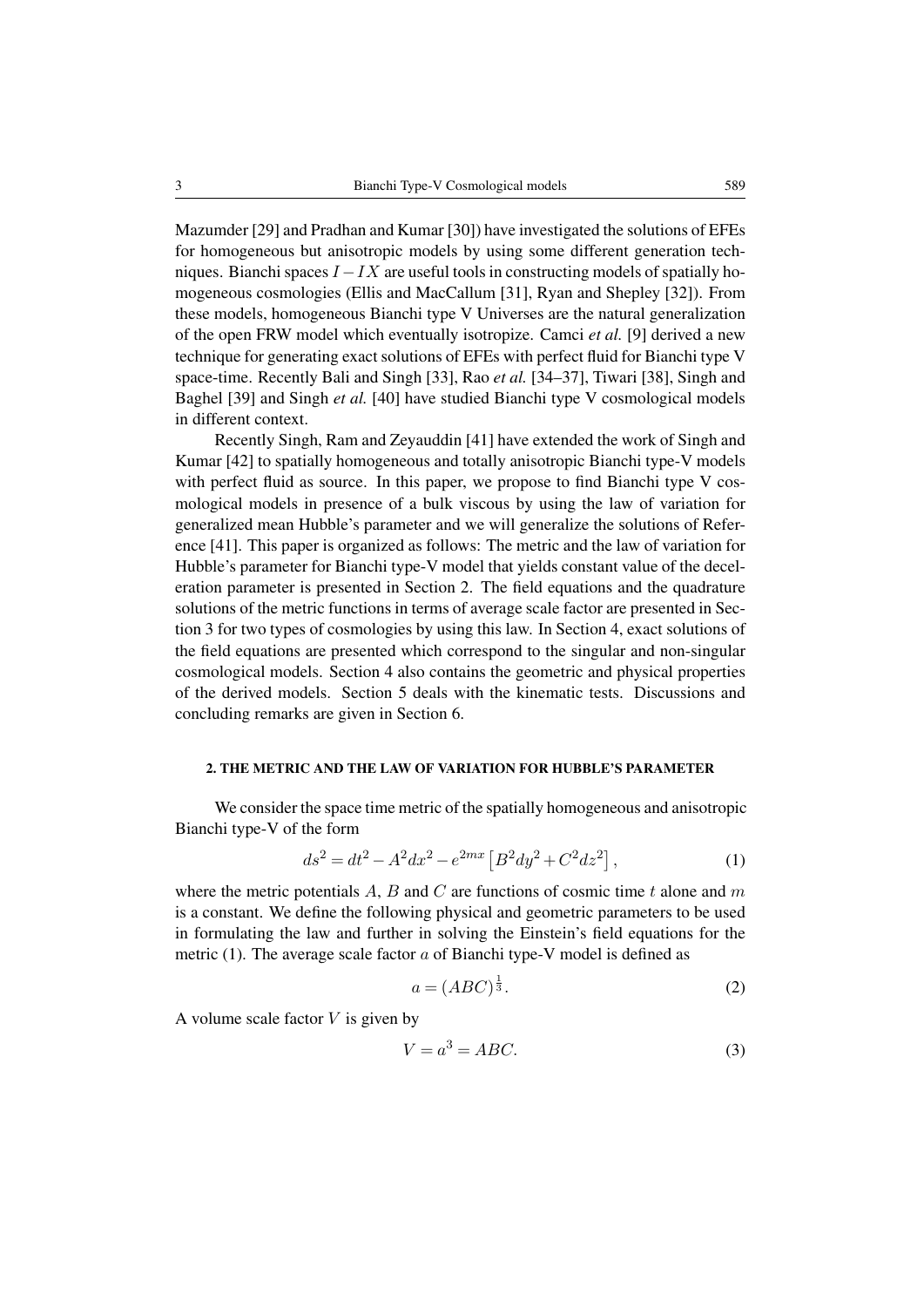We define the generalized mean Hubble's parameter  $H$  as

$$
H = \frac{1}{3}(H_1 + H_2 + H_3),\tag{4}
$$

where  $H_1 = \frac{\dot{A}}{A}$  $\frac{\dot{A}}{A}$ ,  $H_2 = \frac{\dot{B}}{B}$  $\frac{\dot{B}}{B}$  and  $H_3 = \frac{\dot{C}}{C}$  $\frac{C}{C}$  are the directional Hubble's parameters in the directions of  $x$ ,  $y$  and  $z$  respectively. A dot stands for differentiation with respect to cosmic time  $t$ . From Eqs. (2)-(4), we obtain

$$
H = \frac{1}{3} \frac{\dot{V}}{V} = \frac{\dot{a}}{a} = \frac{1}{3} \left( \frac{\dot{A}}{A} + \frac{\dot{B}}{B} + \frac{\dot{C}}{C} \right).
$$
 (5)

Since the line element (1) is completely characterized by Hubble parameter  $H$ , therefore, let us consider that the mean Hubble parameter  $H$  is related to the average scale factor  $a$  by the relation

$$
H = l a^{-n} = l(ABC)^{-\frac{n}{3}},\tag{6}
$$

where  $l(> 0)$  and  $n( \geq 0)$  are constants. Such type of relations have already been considered by Berman [43], Berman and Gomide [44] for solving FRW models. Latter on many authors (see, Singh *et al.* [41, 42], Singh and Baghel [39] and references therein) have studied flat FRW and Bianchi type models by using the special law for Hubble parameter that yields constant value of deceleration parameter.

An important observational quantity is the deceleration parameter  $q$ , which is defined as

$$
q = -\frac{\ddot{a}a}{\dot{a}^2}.\tag{7}
$$

From  $(5)$  and  $(6)$ , we obtain

$$
\dot{a} = l a^{-n+1},\tag{8}
$$

$$
\ddot{a} = -l^2(n-1)a^{-2n+1}.
$$
\n(9)

Using  $(8)$  and  $(9)$  in to  $(7)$ , we obtain

$$
q = n - 1.\tag{10}
$$

We observe that the relation (10) gives q as a constant. The sign of q indicated whether the model inflates or not. The positive sign of  $q$  *i.e.*  $(q > 1)$  correspond to "standard" decelerating model whereas the negative sign  $-\leq q \leq 0$  for  $0 \leq n \leq 1$ indicates inflation. It is remarkable to mention here that though the current observations of SNe Ia and CMBR favours accelerating models  $(q < 1)$ , but both do not altogether rule out the decelerating ones which are also consistent with these observations (see, Vishwakarma [45]). From (8), we obtain the law for average scale factor a as

$$
a = (nlt + c_1)^{\frac{1}{n}},\tag{11}
$$

for  $n \neq 0$  and

$$
a = c_2 \exp(l t),\tag{12}
$$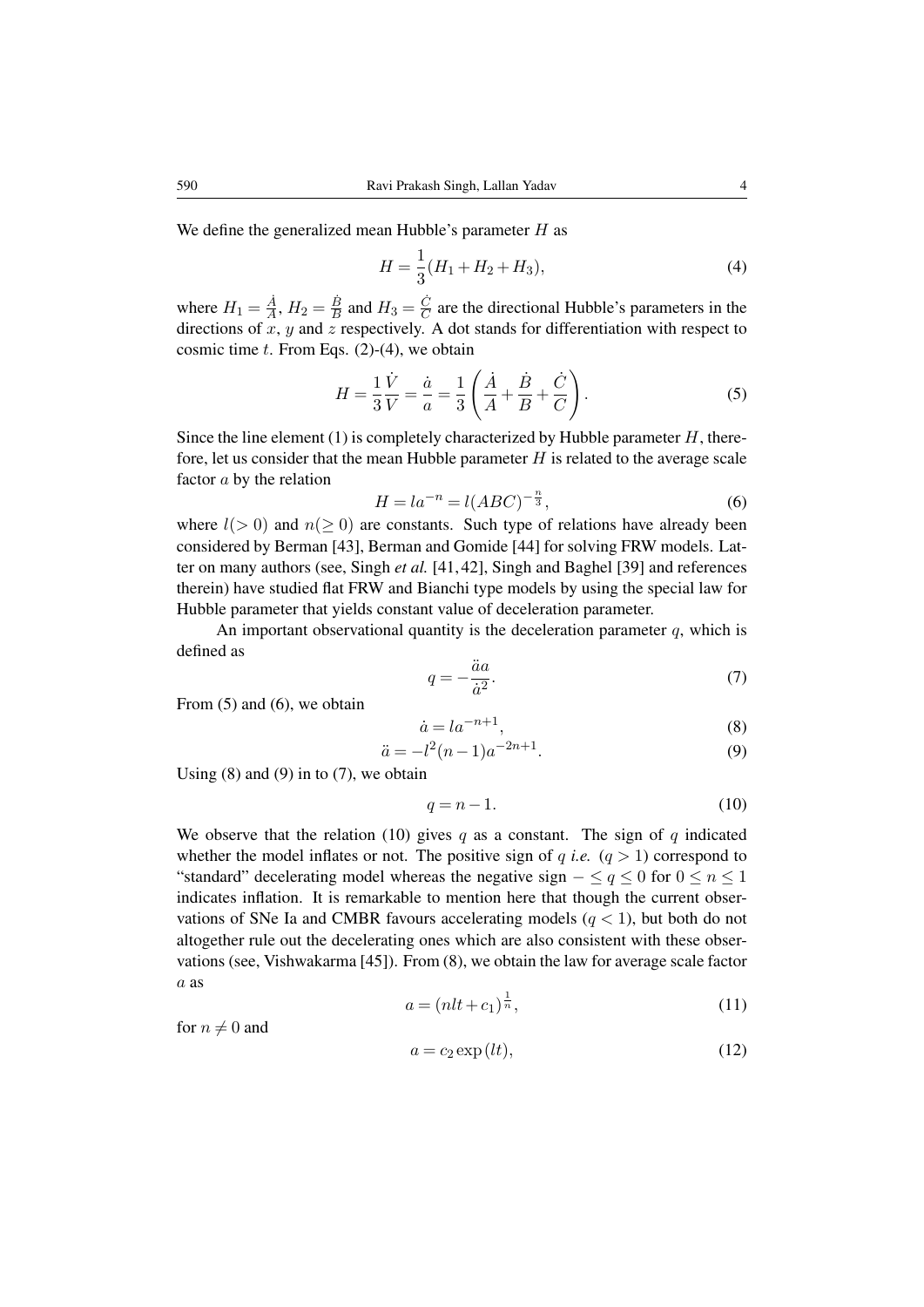for  $n = 0$ , where  $c_1$  and  $c_2$  are constants of integration. Equation (11) implies that the condition for the expansion of the Universe is  $n = q + 1 > 0$ .

For  $n \neq 0$ , the age of the Universe is given by

$$
t_0 = \frac{1}{n} H_0^{-1} = \frac{1}{1+q} H_0^{-1},\tag{13}
$$

where subscript 0 stands for the present phase. For  $n = 0$ , the age of the Universe is given by

$$
t_0 = \ln\left(\frac{a_0}{c_2}\right)^{3/l}.\tag{14}
$$

A numerical calculation can be made to estimate the present day age of the Universe, the value of deceleration parameter compatible with the Supernovae observations. It is worth mentioned here that relations (11) and (12) independent on the particular gravitational theory being considered. It is approximately valid also for slowly time varying deceleration parameter. If  $n > 0$ , we expect that

$$
\lim_{t \to \infty} a = \infty, \quad \lim_{a \to \infty} p = 0, \quad \lim_{a \to \infty} \rho = 0.
$$
 (15)

The physical quantities of observational interest in cosmology i.e. the expansion scalar  $\theta$ , the average anisotropy parameter  $A_m$  and the shear scalar  $\sigma^2$  are defined as

$$
\theta = u_{;i}^{i} = \left(\frac{\dot{A}}{A} + \frac{\dot{B}}{B} + \frac{\dot{C}}{C}\right),\tag{16}
$$

$$
\sigma^2 = \frac{1}{2}\sigma_{ij}\sigma^{ij} = \frac{1}{2}\left[\frac{\dot{A}^2}{A^2} + \frac{\dot{B}^2}{B^2} + \frac{\dot{C}^2}{C^2}\right] - \frac{\theta^2}{6},\tag{17}
$$

$$
A_m = \frac{1}{3} \sum_{i=1}^{3} \left( \frac{\triangle H_i}{H} \right),\tag{18}
$$

where  $\triangle H_i = H_i - H$ ,  $i = 1, 2, 3$ .

# 3. FIELD EQUATIONS AND GENERATION TECHNIQUE

The stress energy-momentum tensor in presence of bulk stress is given by

$$
T_{ij} = (\bar{p} + \rho)u_i u_j - \bar{p}g_{ij},\tag{19}
$$

where

$$
\bar{p} = p - \xi u_{\dot{\beta}}^i. \tag{20}
$$

Here,  $\rho$ ,  $p$ ,  $\bar{p}$ ,  $\xi$  and u are, respectively, the energy density, isotropic pressure, effective pressure, bulk viscous coefficient and the fluid four-velocity vector of distribution such that  $u^i u_i = 1$ . In co-moving system of coordinates, we have  $u^i = (1,0,0,0)$ .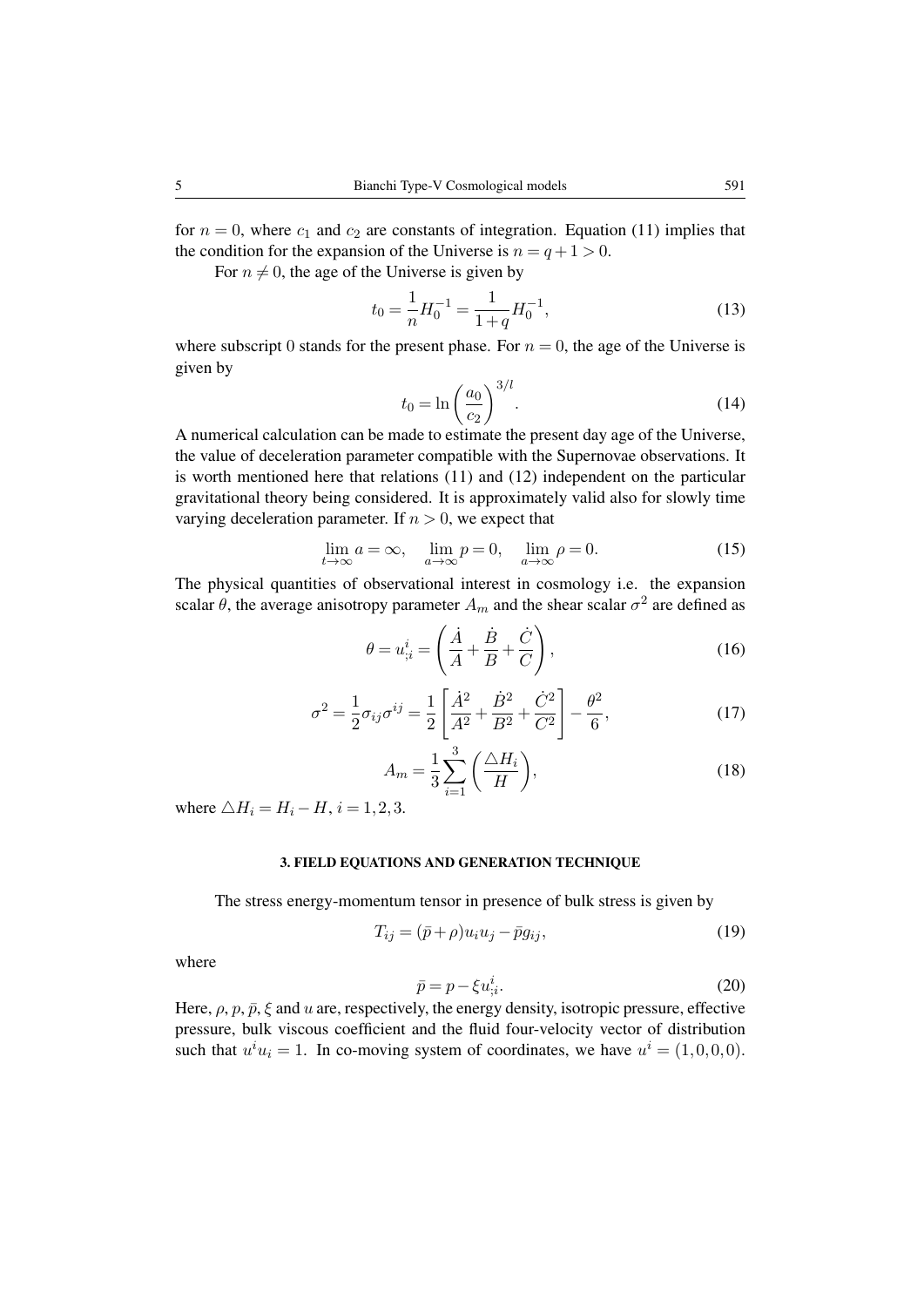The coefficient of bulk viscosity determines the magnitude of viscous stress relative to expansion. We shall use non-causal theory to study the dissipative mechanism. On thermodynamical grounds bulk viscous coefficient  $\xi$  is positive, assuming that the viscosity pushes the dissipative pressure towards negative values.

For the energy momentum tensor (19) and Bianchi type V space-time (1), Einstein's field equations

$$
R_{ij} - \frac{1}{2} R g_{ij} = -8\pi T_{ij}
$$
 (21)

yield the following five independent equations

$$
\frac{\ddot{A}}{A} + \frac{\ddot{B}}{B} + \frac{\dot{A}\dot{B}}{AB} - \frac{m^2}{A^2} = -8\pi G \bar{p},\tag{22}
$$

$$
\frac{\ddot{A}}{A} + \frac{\ddot{C}}{C} + \frac{\dot{A}\dot{C}}{AC} - \frac{m^2}{A^2} = -8\pi G\bar{p},\tag{23}
$$

$$
\frac{\ddot{B}}{B} + \frac{\ddot{C}}{C} + \frac{\dot{B}\dot{C}}{BC} - \frac{m^2}{A^2} = -8\pi G \bar{p},\tag{24}
$$

$$
\frac{\dot{A}\dot{B}}{AB} + \frac{\dot{A}\dot{C}}{AC} + \frac{\dot{B}\dot{C}}{BC} - \frac{3m^2}{A^2} = 8\pi G\rho,
$$
\n(25)

$$
\frac{2\dot{A}}{A} - \frac{\dot{B}}{B} - \frac{\dot{C}}{C} = 0.
$$
 (26)

The Bianchi identity ( $T_{;j}^{ij} = 0$ ) takes the form

$$
\dot{\rho} + (\rho + \bar{p}) \left( \frac{\dot{A}}{A} + \frac{\dot{B}}{B} + \frac{\dot{C}}{C} \right) = 0.
$$
 (27)

It is worth noting here that our approach suffers from a lack of Lagrangian approach. There is no known way to present a consistent Lagrangian model satisfying the necessary conditions discussed in this paper. The field equations  $(22) - (25)$  and  $(27)$ can be reduced in terms of H,  $\sigma^2$  and q as follows:

$$
8\pi G\bar{p} = H^2(2q - 1) - \sigma^2 + \frac{m^2}{A^2},\tag{28}
$$

$$
8\pi G\rho = 3H^2 - \sigma^2 + \frac{3m^2}{A^2},\tag{29}
$$

$$
\dot{\rho} + 3(\rho + \bar{p}) = 0. \tag{30}
$$

The summation of relations  $(22) - (24)$  and three times of  $(25)$  gives the following equation for a

$$
\frac{\ddot{a}}{a} + \frac{2\dot{a}^2}{a^2} = 4\pi G(\rho - \bar{p}) + \frac{2m^2}{a^2}.
$$
 (31)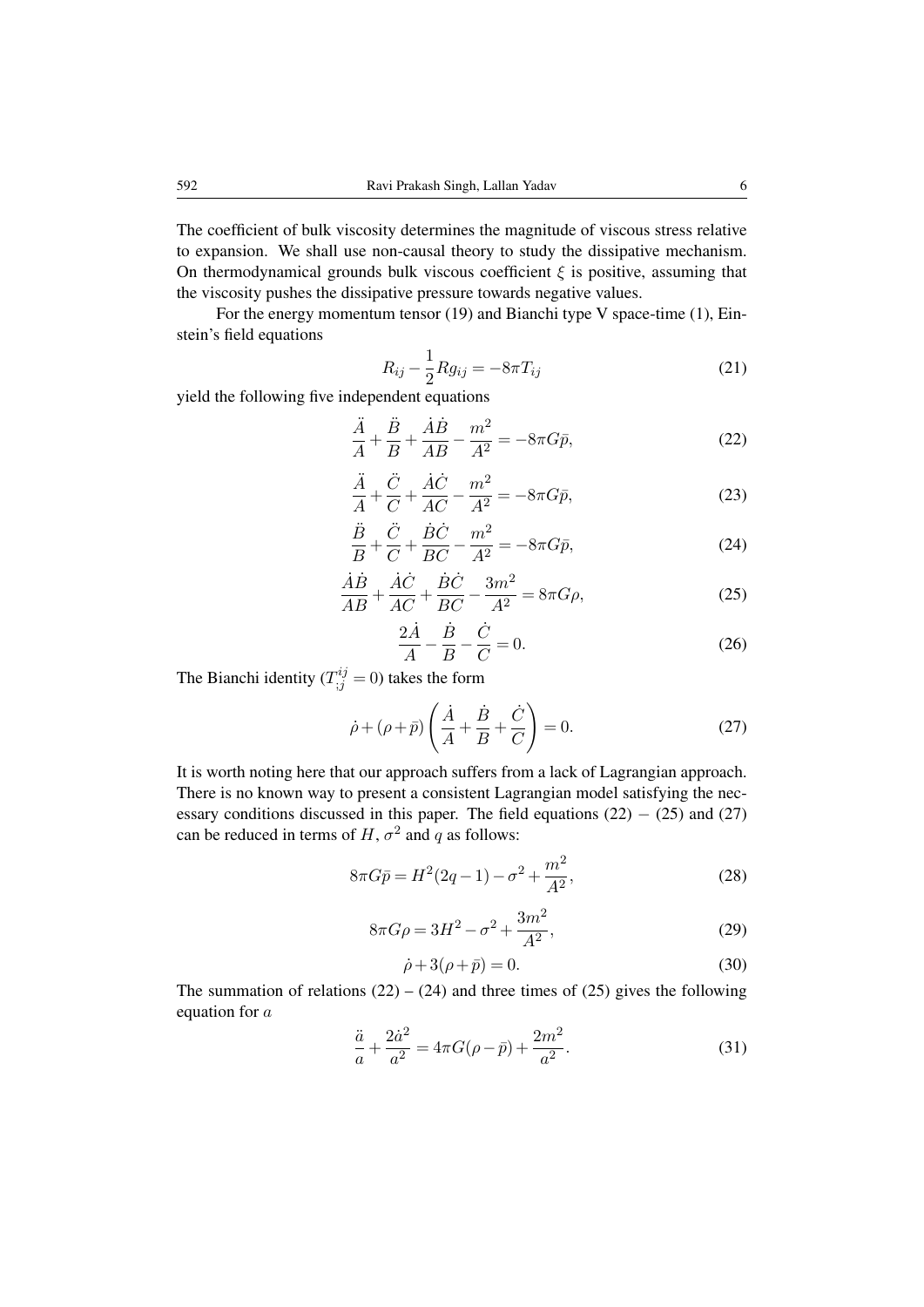From Eq. (31), we observe that  $m = 0$  and  $A = B = C$ , the equation describes the flat FRW model, in that case when  $\bar{p} = 0$  and  $\rho > 0$ , the Universe decelerates.

$$
A^2 = BC.\tag{32}
$$

We now describe the quadrature form of the Einstein's field equations  $(22) - (26)$ . Subtracting (24) from (23), one finds the following relation between A and B

$$
\frac{A}{B} = d_1 \exp\left(k_1 \int \frac{dt}{a^3}\right).
$$
\n(33)

Analogically, we find the other following relations

$$
\frac{B}{C} = d_2 \exp\left(k_2 \int \frac{dt}{a^3}\right),\tag{34}
$$

and

$$
\frac{C}{A} = d_3 \exp\left(k_3 \int \frac{dt}{a^3}\right),\tag{35}
$$

where  $d_1$ ,  $d_2$ ,  $d_3$ ,  $k_1$ ,  $k_2$  and  $k_3$  are constants of integration, satisfying

$$
d_1 d_3 = d_2^{-1}, \quad k_1 + k_2 + k_3 = 0. \tag{36}
$$

In view of (36) and following the approach of Saha and Rikhvitsky [46], Singh and Chaubey [19] and Singh *et al.* [41, 42], we obtain the metric functions from  $(33)$  – (35) explicitly as

$$
A(t) = (\ell_1)^{1/3} a \exp\left(\frac{K_1}{3} \int \frac{dt}{a^3}\right),
$$
 (37)

$$
B(t) = (\ell_2)^{1/3} a \exp\left(\frac{K_2}{3} \int \frac{dt}{a^3}\right),
$$
 (38)

$$
C(t) = (\ell_3)^{1/3} a \exp\left(\frac{K_3}{3} \int \frac{dt}{a^3}\right),
$$
 (39)

where

$$
K_1 = k_1 - k_3, \ K_2 = -2k_1 - k_3, \ K_3 = k_1 + 2k_3,
$$
\n<sup>(40)</sup>

and

$$
\ell_1 = \left(\frac{d_1}{d_3}\right)^{1/3}, \ \ell_2 = \left(\frac{1}{d_1^2 d_3}\right)^{1/3}, \ \ell_3 = (d_1 d_3^2)^{1/3}.\tag{41}
$$

It is observed from (37) – (39) that for  $a = (nlt + c_1)^{\frac{1}{n}}$  with  $n > 0$ , the exponent tends to unity for large  $t$ , and anisotropic model becomes isotropic. From Eqs.  $(32)$ and  $(37) - (41)$ , we obtain

$$
K_1 = 0
$$
,  $K_2 = -K_3 = K$ ,  $\ell_1 = 1$ ,  $\ell_2 = \ell^{-1} = M^3$ , (42)

where K and M are constants. Accordingly Eqs. (37) – (39) lead to

$$
A(t) = a,\t\t(43)
$$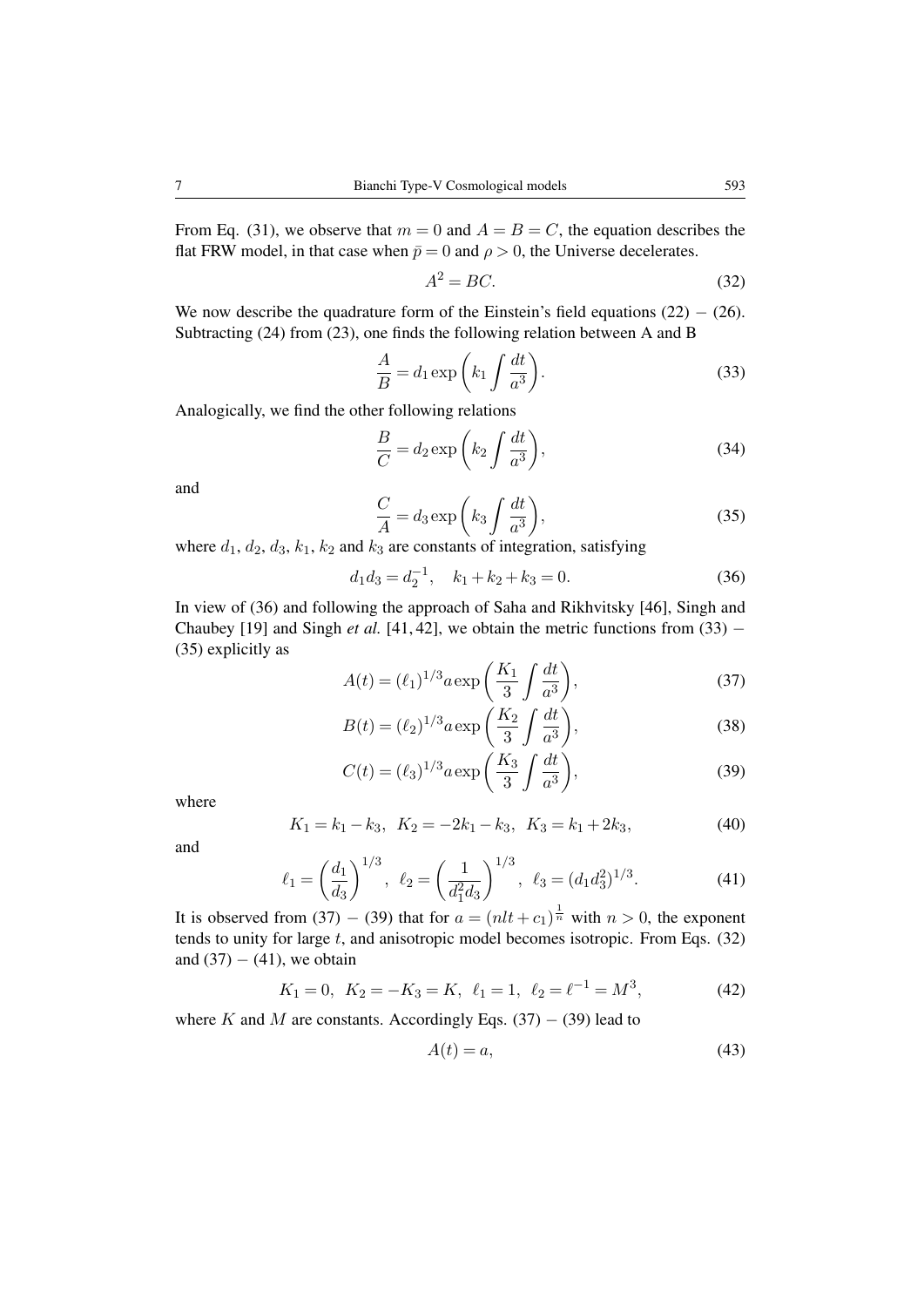$$
B(t) = Ma \exp\left(\frac{K}{3} \int \frac{dt}{a^3}\right),\tag{44}
$$

$$
C(t) = M^{-1} a \exp\left(-\frac{K}{3} \int \frac{dt}{a^3}\right).
$$
 (45)

Thus, the metric functions are represented explicitly in terms of average scale factor  $a$ . Once we obtain the value of  $a$ , we can find the metric functions.

# 4. SOLUTIONS OF FIELD EQUATIONS

As already described in introduction many authors have tried to find the solutions of the quadrature equations  $(43) - (45)$  by using different techniques. In present paper, we solve these equations by using the average scale factor as obtained in (11) and (12) for  $n \neq 0$  and  $n = 0$ , respectively by assumption of (6), which has physical interest to describe the decelerating and accelerating Universes.

### 4.1. CASE 1: when  $n \neq 0$

Using  $(11)$  into  $(43)$  -  $(45)$ , the solutions for metric functions can be written as

$$
A(t) = (nlt + c_1)^{1/n},\tag{46}
$$

$$
B(t) = M(nlt + c_1)^{1/n} \exp\left[\frac{K(nlt + c_1)^{(n-3)/n}}{3l(n-1)}\right],
$$
\n(47)

$$
C(t) = M^{-1}(nlt + c_1)^{1/n} \exp\left[-\frac{K(nlt + c_1)^{(n-3)/n}}{3l(n-1)}\right],
$$
 (48)

where  $n \neq 3$ .

After using suitable transformation of the co-ordinates, the model (1) reduces to the form

$$
ds^{2} = \frac{dT^{2}}{n^{2}l^{2}} - T^{\frac{2}{n}}dX^{2} - e^{2mX}T^{\frac{2}{n}} \times
$$

$$
\left[M^{2}\exp\left(\frac{2KT^{\frac{(n-3)}{n}}}{3l(n-3)}\right)dY^{2} + M^{-2}\exp\left(-\frac{2KT^{\frac{(n-3)}{n}}}{3l(n-3)}\right)dZ^{2}\right]
$$
(49)

Putting the values of relevant quantities into (28) and (29), we obtain the expressions for effective pressure  $\bar{p}$  and energy density  $\rho$  for the model (49)

$$
8\pi G\bar{p} = (2n-3)l^2T^{-2} - \frac{K^2}{9}T^{-\frac{6}{n}} + m^2T^{-\frac{2}{n}},
$$
\n(50)

$$
8\pi G\rho = 3l^2T^{-2} - \frac{K^2}{9}T^{-\frac{6}{n}} - 3m^2T^{-\frac{2}{n}}.
$$
\n(51)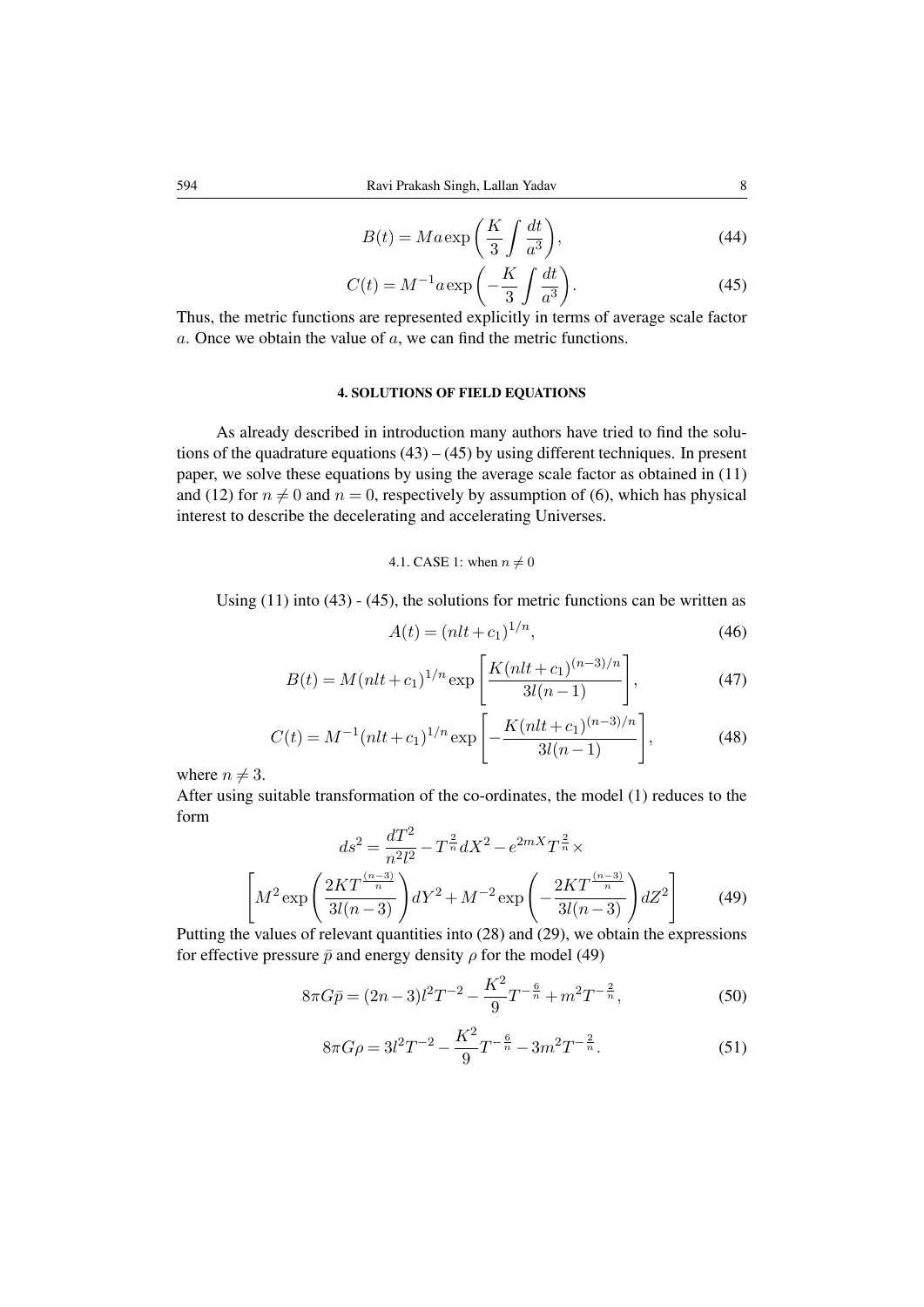We assume for the specification of  $\xi$ , that the fluid obeys an equation of state of the form

$$
p = \gamma \rho,\tag{52}
$$

where  $\gamma(0 \leq \gamma \leq 1)$  is a constant.

Thus, given  $\xi(t)$ , we can solve the system for the physical quantities. In most of investigations involving bulk viscosity is assumed to be a simple power function of the energy density (Pavon *et al.* [47]; Maartens [48]; Zimdahl [49]; Santos *et al.* [50])

$$
\xi(t) = \xi_0 \rho^w,\tag{53}
$$

where  $\xi_0$  and w are real constants. For small density, w may even be equal to unity as used in Murphy's work [51] for simplicity. If  $w = 1$ , Eq. (28) may correspond to a radiative fluid (Weinberge [52]). Near the big bang,  $0 \le w \le \frac{1}{2}$  $\frac{1}{2}$  is a more appropriate assumption (Belinskii and Khalatnikov [53]) to obtain realistic models. From (50) and (53), we obtain

$$
8\pi G(p - \xi_0 \rho^w \theta) = (2n - 3)l^2 T^{-2} - \frac{K^2}{9} T^{-\frac{6}{n}} + m^2 T^{-\frac{2}{n}},\tag{54}
$$

where  $\theta$  is the scalar of expansion calculated for the flow vector  $u^i$  and is given by

$$
\theta = \frac{3l}{(nlt + c_1)} = \frac{3l}{T}.
$$
\n(55)

For simplicity and realistic models of physical importance, we consider the following two cases  $(w = 0, 1)$ :

### 4.1.1. Model I: Solution for  $w = 0$

When  $w = 0$ , Eq. (53) reduces to  $\xi = \xi_0 = \text{constant}$ . Hence in this case Eq.  $(54)$ , with the use of  $(51)$ ,  $(52)$  and  $(55)$ , leads to

$$
8\pi G p = 8\pi G \gamma \rho = \frac{24\pi G \xi_0 l}{T} + \frac{(2n-3)l^2}{T^2} + \frac{K^2}{9T^{\frac{6}{n}}} + \frac{m^2}{T^{\frac{2}{n}}}.
$$
(56)

### 4.1.2. Model II: Solution for  $w = 1$

When  $w = 0$ , Eq. (53) reduces to  $\xi = \xi_0 \rho$ . Hence in this case Eq. (54), with the use of  $(51)$ ,  $(52)$  and  $(55)$ , leads to

$$
8\pi G p = 8\pi G \gamma \rho = \frac{l^2 (3\theta \xi_0 + 2n - 3)}{T^2} - \frac{K^2 (\xi_0 \theta + 1)}{9T^{\frac{6}{n}}} - \frac{m^2 (3\xi_0 \theta - 1)}{T^{\frac{2}{n}}}.
$$
 (57)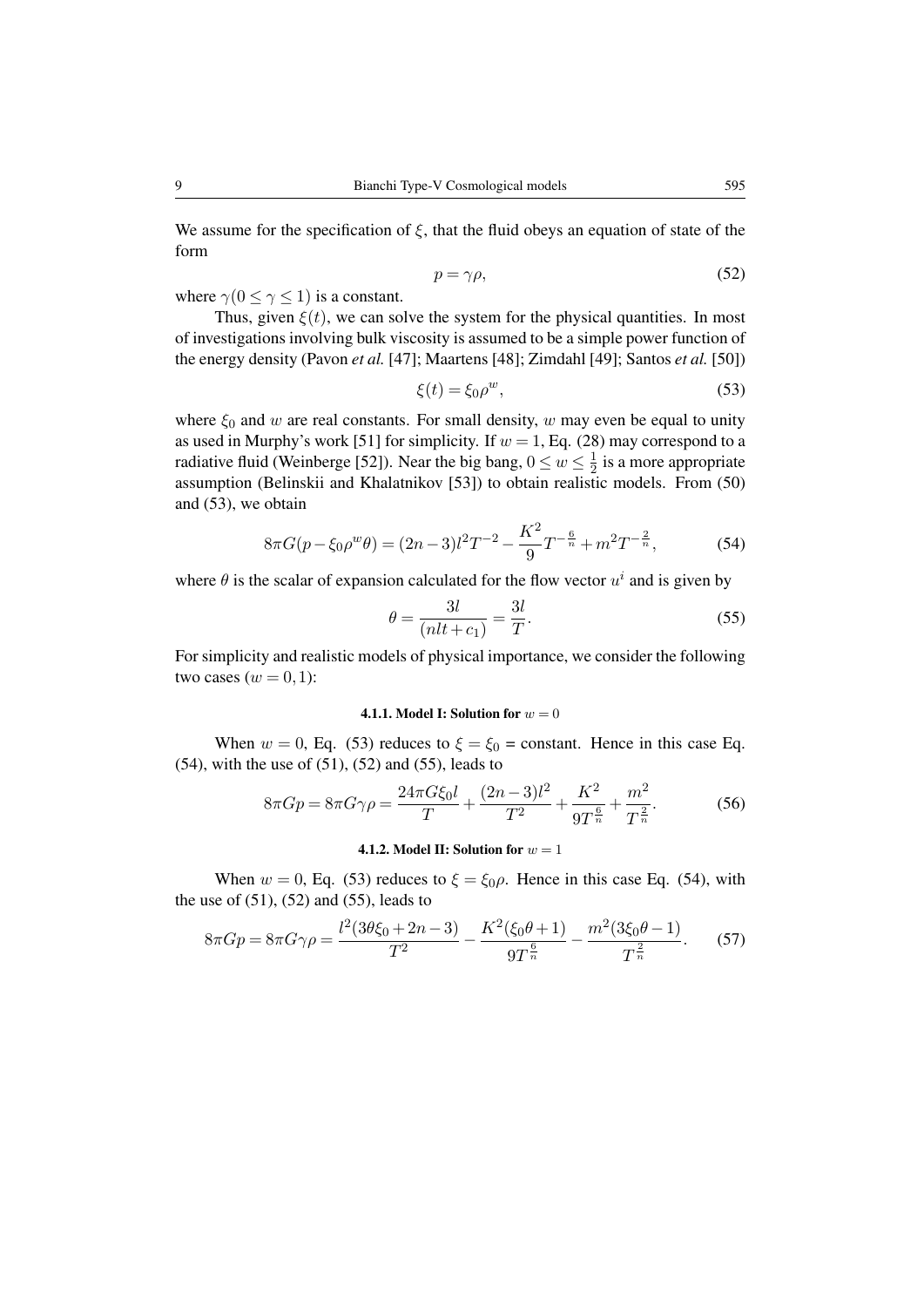#### 4.1.3. Some Geometric and Physical Properties of the Models

The expressions for the magnitude of shear  $\sigma^2$ , the average anisotropy parameter  $A_m$  and proper volume  $V^3$  for the model (49) are given by

$$
\sigma^2 = \frac{K^2}{9} T^{-\frac{6}{n}},\tag{58}
$$

$$
A_m = \frac{2K^2}{27l^2} T^{\frac{2n-6}{n}},\tag{59}
$$

$$
V^3 = \sqrt{-g} = T^{\frac{9}{n}}.
$$
 (60)

The rotation  $\omega$  is identically zero.

The rate of expansion  $H_i$  in the direction of x, y and z are given by

$$
H_x = \frac{\dot{A}}{A} = \frac{l}{T},\tag{61}
$$

$$
H_y = \frac{\dot{B}}{B} = \frac{l}{T} + \frac{K}{3T^{\frac{3}{n}}},
$$
\n(62)

$$
H_z = \frac{\dot{C}}{C} = \frac{l}{T} - \frac{K}{3T^{\frac{3}{n}}}.
$$
\n(63)

Hence the average generalized Hubble's parameter is given by

$$
H = \frac{l}{T}.\tag{64}
$$

The scalar curvature is calculated and given as

$$
R = \frac{2K^2}{9T^{\frac{6}{n}}} - \frac{6l^2(n-2)}{T^2} - \frac{6m^2}{T^{\frac{2}{n}}}.
$$
\n(65)

Here we observe that the relations (30) and (31) are identically satisfied by putting therein (51), (56) or (57) and (64).

From the above results, it can be seen that the spatial volume is zero at  $T = 0$ . This shows that the Universe starts evolving with zero volume at  $T = 0$  and expands with cosmic time T. In this case the condition of expansion for the model is  $n \geq 0$ . From equations  $(61) - (63)$ , we observe that all the three directional Hubble parameters are zero at  $T = 0$ . In both models I and II, the energy density and pressure tend to infinity at  $T = 0$ . The models have the point-type singularity at  $T = 0$ . The rate of the expansion, the mean anisotropy parameter for  $n < 3$  and shear scalar all diverse at  $T = 0$ . The scalar curvature R tends to infinity at the point of singularity. As  $T \to \infty$ , the scale factors  $A(t)$  and  $B(t)$  tend to infinity whereas  $C(t)$  tends to indeterminate. The energy density and pressure becomes zero as  $T \to \infty$ . The space time exhibit pancake-type singularity at  $T = \infty$  for  $K > 0$ . The expansion scalar, mean anisotropy parameter and shear scalar all tend to zero as  $T \to \infty$ . This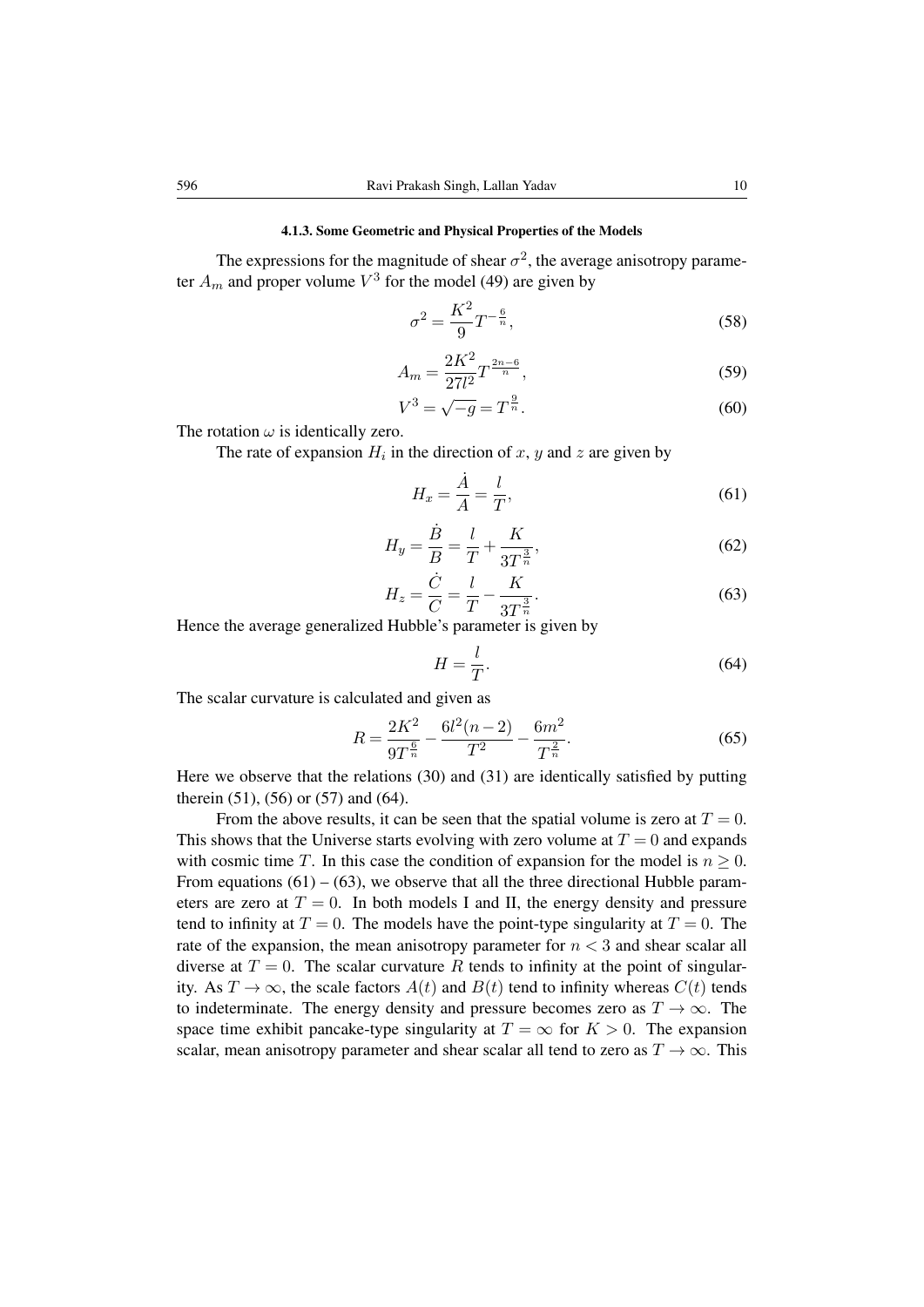shows that the Universe is expanding with the increase of cosmic time but the rate of expansion and shear scalar decrease to zero and tend to isotropic. We also see that  $R \to 0$  as  $T \to \infty$ . At the initial stage of expansion, when p and  $\rho$  are large, the Hubble parameter is also large and with the expansion of the Universe  $H$ ,  $\theta$  decrease as does  $\rho$ . Since  $\lim_{T\to\infty}$  $\sigma^2$  $\frac{\partial^2}{\partial t^2} \neq 0$  provided  $n \geq 3$ , the models do not approach isotropy for large values of  $T$ . The cosmological evolution of Bianchi type-V space-time is expansionary, with all the three scale factors monotonically increasing function of time. The dynamics of the mean anisotropy parameter depends on the value of  $n$ . For  $n < 3$ ,  $A_m$  has singular state, with infinite energy density and zero scale factors. Since  $\lim_{T\to\infty}$  $\sigma^2$  $\frac{\partial^2}{\partial t^2} = 0$  provided  $n < 3$ , the models approach isotropy for large values of T. For small time, measure of anisotropy increases and in the large time limits, it ends in a homogeneous and isotropic state. Our both models satisfy all conditions of homogeneity and isotropization according to the formal definitions given by Collins and Hawking [54] when  $n < 3$ . By putting  $\xi = 0$  in the present solutions, we obtain the solution obtained by Singh, Ram and Zeyauddin [41].

### 4.2. CASE 2: when  $n = 0$

Using  $(12)$  into  $(43) - (45)$ , the solutions for metric functions can be written as

$$
A(t) = c_2 \exp(lt),\tag{66}
$$

$$
B(t) = Mc_2 \exp\left[lt - \frac{K}{3c_2^3 l} \exp\left(-lt\right)\right],\tag{67}
$$

$$
C(t) = M^{-1} c_2 \exp\left[lt + \frac{K}{3c_2^3 l} \exp(-lt)\right].
$$
 (68)

After using suitable transformation of the co-ordinates, the model (1) reduces to the form

$$
ds^{2} = \frac{d\tau^{2}}{l^{2}} - c_{2}^{2} \exp(2\tau) dX^{2} - c_{2}^{2} e^{2mX} \times
$$

$$
\left[ M^{2} \exp(2(\tau - \chi \exp(-\tau)) dY^{2} + M^{-2} \exp(2(\tau + \chi \exp(-\tau)) dZ^{2} \right], \qquad (69)
$$

where  $\chi = \frac{K}{3c^3}$  $\frac{K}{3c_2^3l}$ .

Putting the values of relevant quantities into (28) and (29), we obtain the expressions for effective pressure  $\bar{p}$  and energy density  $\rho$  for the model (49)

$$
8\pi G\bar{p} = -3l^2 - \chi^2 \exp(-2\tau) + \kappa \exp(-2\tau),
$$
 (70)

$$
8\pi G\rho = 3l^2 - \chi^2 \exp(-2\tau) - 3\kappa \exp(-2\tau),
$$
\n(71)

where  $\frac{m^2}{c_2^2} = \kappa$ . From (70) and (53), we obtain  $8\pi G(p - \xi_0 \rho^w \theta) = -3l^2 - \chi^2 \exp(-2\tau) + \kappa \exp(-2\tau),$  (72)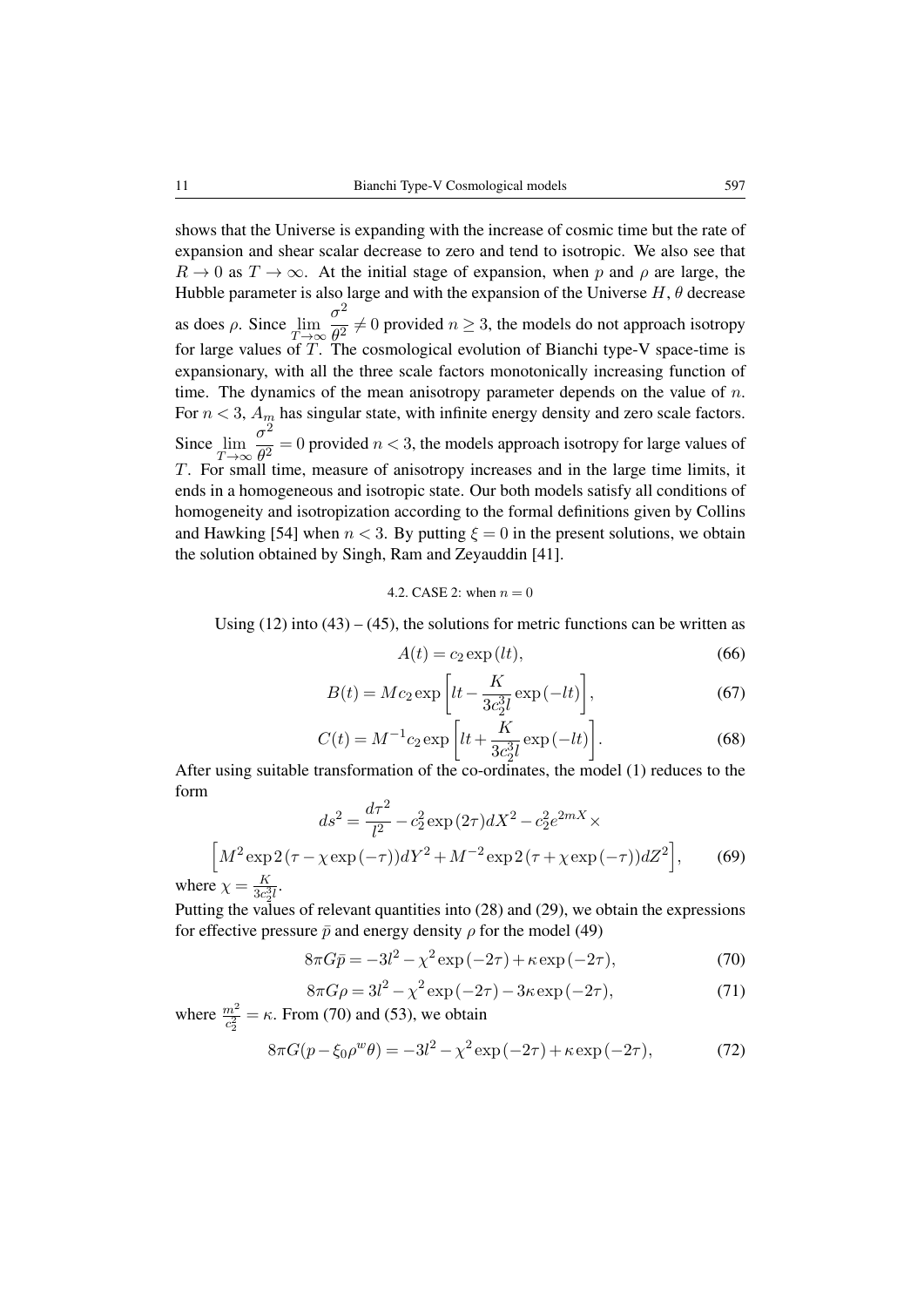where  $\theta$  is the scalar of expansion calculated for the flow vector  $u^i$  and is given by

$$
\theta = 3l. \tag{73}
$$

For simplicity and realistic models of physical importance, we consider the following two cases  $(w = 0, 1)$ :

### **4.2.1. Model I: Solution for**  $w = 0$

When  $w = 0$ , Eq. (53) reduces to  $\xi = \xi_0 = \text{constant}$ . Hence in this case Eq. (72), with the use of  $(71)$ ,  $(52)$  and  $(73)$ , leads to

$$
8\pi G p = 8\pi G \gamma \rho = 24\pi G \xi_0 l - 3l^2 - \chi \exp(-2\tau) + \kappa \exp(-2\tau). \tag{74}
$$

# 4.2.2. Model II: Solution for  $w = 1$

When  $w = 0$ , Eq. (53) reduces to  $\xi = \xi_0 \rho$ . Hence in this case Eq. (72), with the use of (71), (52) and (73), leads to

$$
8\pi G p = 8\pi G \gamma \rho = 3l^2 (3l\xi_0 - 1) - \chi^2 \exp(-2\tau)(3l\xi_0 + 1) + \kappa \exp(-2\tau)(1 - 9l\xi_0).
$$
\n(75)

# 4.2.3. Some Geometric and Physical Properties of the Models

The expressions for the magnitude of shear  $\sigma^2$ , the average anisotropy parameter  $A_m$ , deceleration parameter q and proper volume  $V^3$  for the model (69) are given by

$$
\sigma^2 = l^2 \chi^2 \exp(-2\tau),\tag{76}
$$

$$
A_m = 6\chi^2 \exp(-2\tau),\tag{77}
$$

$$
q = -1,
$$
\n(78)  
\n
$$
V^3 = \sqrt{-g} = c_2^9 \exp(9\tau).
$$
\n(79)

The rotation  $\omega$  is identically zero.

The rate of expansion  $H_i$  in the direction of x, y and z are given by

$$
H_x = \frac{\dot{A}}{A} = l,\t\t(80)
$$

$$
H_y = \frac{\dot{B}}{B} = l + l\chi \exp(-\tau),\tag{81}
$$

$$
H_z = \frac{C}{C} = l - l\chi \exp(-\tau). \tag{82}
$$

Hence the average generalized Hubble's parameter is given by

$$
H = l.\t\t(83)
$$

In this case, the scalar curvature is calculated as

$$
R = 12l^2 + (2l\chi - 6\kappa) \exp(-2\tau).
$$
 (84)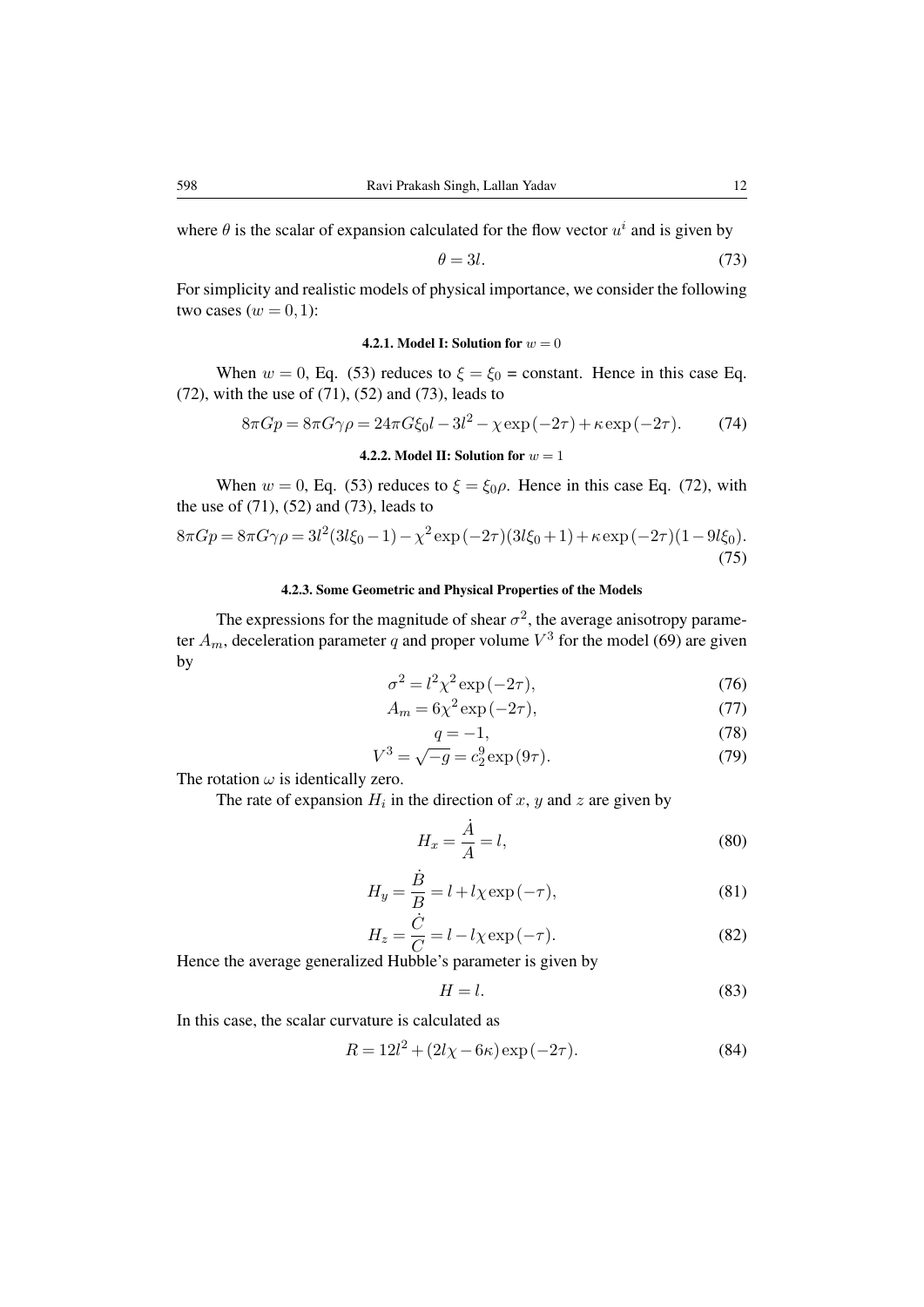From equations  $(80) - (83)$ , we observe that the directional Hubble parameters are time dependent while the average Hubble parameter is constant. As  $\tau \to \infty$ , all the spatial scale factors diverge whereas the directional Hubble's parameters become constant and uniform. It is remarkable to mention here that our solution identically satisfy the conservation equation (30) and the field equation (31).

We also observe that the geometric and physical quantities such as  $H$ ,  $H_x$ ,  $H_y$ ,  $H_z$ , p,  $\rho$ ,  $\sigma^2$ ,  $\theta$ ,  $V^3$  and  $A_m$  are constant at  $\tau = 0$ . This indicates that the Universe starts evolving with constant volume and expands with exponential rate. From Eq. (83), we observe that the expansion scalar becomes constant through out the time of evolution. Thus the models represent uniform expansion and volume grows exponentially with time. These solutions help to resolve several cosmological problems (flatness, horizon, monopole) associated with the standard model.

The mean anisotropic parameter  $A_m$  and shear scalar  $\sigma$  decrease with time and tend to zero as  $\tau \to \infty$ . Since  $\lim_{\tau \to \infty} \frac{\sigma^2}{\theta^2}$  $\frac{\sigma^2}{\theta^2} = 0$ , the models approach isotropy for large values of  $\tau$ . Here we see that  $R \to 12l^2$  (constant) as  $\tau \to \infty$ . In this case we find the the deceleration parameter  $q = -1$  which implies  $\frac{dH}{dt} = 0$ . Hence we obtain the greatest value of Hubble parameter and fastest rate of expansion of the Universe. Obviously, the negative value of  $q$  would accelerate and increase the age of the Universe. By putting  $\xi = 0$  in the present solutions, we obtain the solution obtained by Singh, Ram and Zeyauddin [41].

### 5. KINEMATICAL TESTS

The values of  $a(t)$  derived in (11) and (12) may be used in formulating the kinematics tests for any arbitrary large red-shifts. We now study the consistency of the derived models for both cases with the observational parameters through kinematics tests.

# 5.1. WHEN  $n \neq 0$

### 5.1.1. Look Back Time

The time in the past at which the light we now receive from a distant object was emitted is called the look back time. How *long ago* the light was emitted (the look back time) depends on the dynamics of the Universe.

The radiation travel time (or look-back time)  $T - T_0$  for photon emitted by a source at instant  $T$  and received at  $T_0$  is given by

$$
T - T_0 = \int_a^{a_0} \frac{da}{\dot{a}},\tag{85}
$$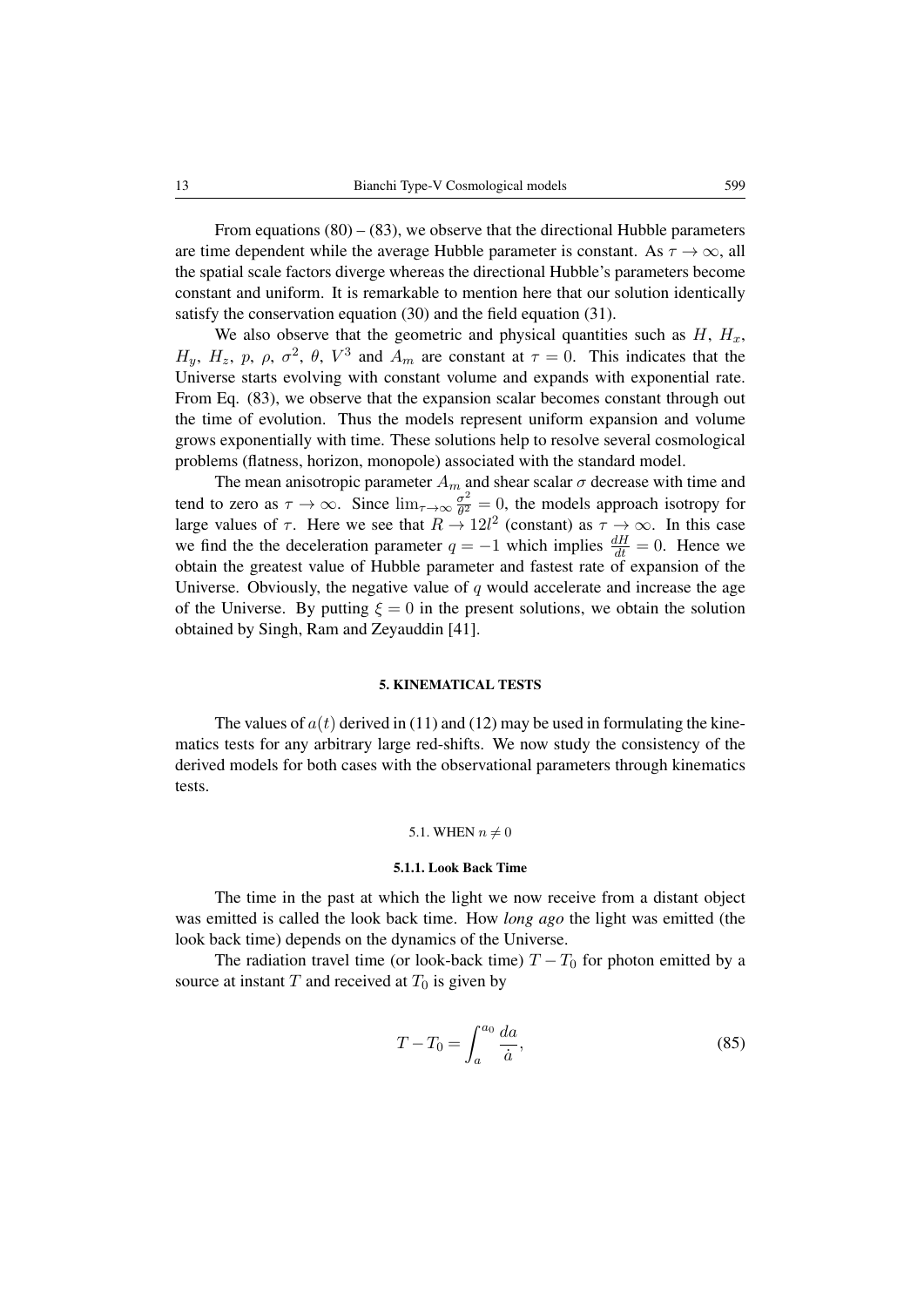Equation (11) can be rewritten as

$$
a = T^{\frac{1}{n}}.\tag{86}
$$

This follows that

$$
\frac{a_0}{a} = 1 + z = \left(\frac{T_0}{T}\right)^{\frac{1}{n}},\tag{87}
$$

where  $a_0$  is the present scale factor. The above equation gives

$$
T = T_0 (1 + z)^{-n}.
$$
\n(88)

From Eqs. (13) and (88), we obtain

$$
T_0 - T = \frac{H_0^{-1}}{n} \left[ 1 - (1+z)^{-n} \right],\tag{89}
$$

which is

$$
H_0(T_0 - T) = \frac{1}{n} \left[ 1 - (1 + z)^{-n} \right],\tag{90}
$$

where  $H_0$  is Hubble's constant at present in km/s/Mpc and its value is believed to be somewhere between 50 and 100 km/s/Mpc. However, the reciprocal of Hubble's constant is called the Hubble time  $T_H$ ,  $T_H = H_0^{-1}$ , where  $T_H$  is expressed in s and  $H_0$  in s<sup>-1</sup>. For small z one obtain

$$
H_0(T_0 - T) = \frac{1}{n} \left[ nz - \frac{n(n-1)}{2}z^2 + \dots \right].
$$
 (91)

The above relation can be transformed by using  $q = (n-1)$  into

$$
H_0(T_0 - T) = z - \frac{q}{2}z^2 + \dots
$$
 (92)

Taking limit  $z \to \infty$  in (90), the present age of the Universe (the extrapolated time back to the bang) is

$$
T_0 = \frac{H_0^{-1}}{n} = \frac{H_0^{-1}}{1+q},\tag{93}
$$

which is same as expected in (13). Putting  $n = \frac{3}{2}$  $\frac{3}{2}$  in (93), we obtain the result of well-known Einstein-de-Sitter Universe

$$
H_0(T_0 - T) = \frac{2}{3} \left[ 1 - (1 + z)^{-\frac{3}{2}} \right].
$$
 (94)

It is remarkable to mention here that relation (93) is used to describe look-back time in Einstein-de-Sitter Universe. In the limit  $z \to \infty$ , Eq. (94) is reduced to

$$
T_0 = \frac{2}{3} H_0^{-1} = \frac{2}{3} T_H.
$$
\n(95)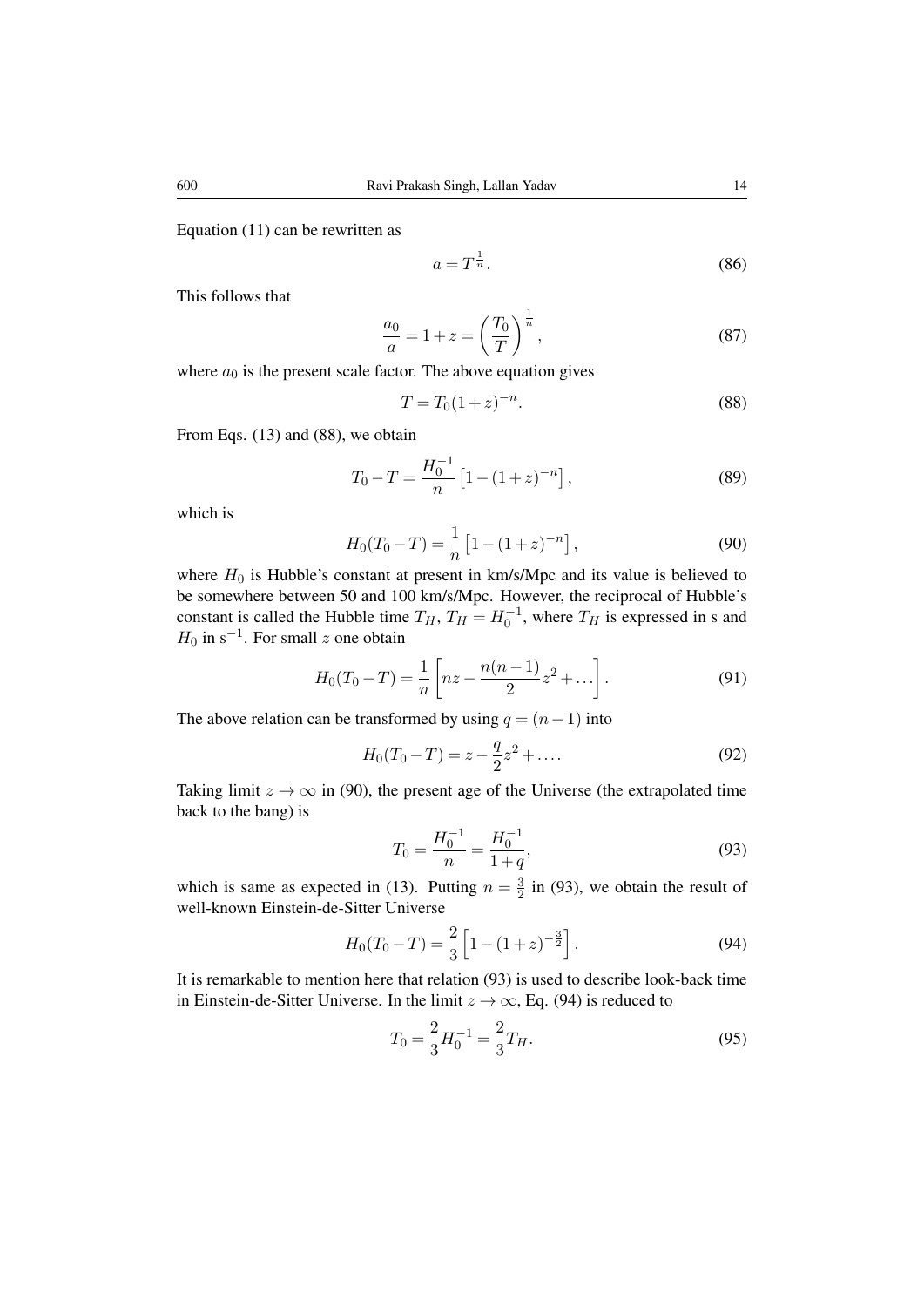#### 5.1.2. Neoclassical Tests (Proper Distance  $d(z)$ )

A photon emitted by a source with coordinate  $r = r_1$  and  $T = T_1$  and received at a time  $T_0$  by an observer located at  $r = 0$ . The emitted radiation will follow null geodesics on which  $(\theta_1, \theta_2, \dots, \theta_n)$  are constant.

The proper distance between the source and observer is given by

$$
d(z) = a_0 \int_a^{a_0} \frac{da}{a\dot{a}}, \qquad r_1 = \int_{T_1}^{T_0} \frac{dT}{a} = \frac{a_0^{-1}H_0^{-1}}{(n-1)} \left[1 - (1+z)^{1-n}\right].
$$
 (96)

Hence

$$
d(z) = r_1 a_0 = \frac{H_0^{-1}}{n-1} \left[ 1 - (1+z)^{1-n} \right],\tag{97}
$$

where  $(1+z) = \frac{R_0}{R}$  = red-shift and  $a_0$  is the present scale factor of the Universe. For small  $z$ , (97) reduces to

$$
H_0 d(z) = z - \frac{1}{2n} z^2 + \dots
$$
 (98)

By using  $(13)$  in above equation, we obtain

$$
H_0 d(z) = z - \frac{1}{2}(1+q)z^2 + \dots
$$
 (99)

From Eq. (97), it is observed that the distance d is maximum at  $z = \infty$ . Hence

$$
d(z = \infty) = H_0^{-1} \left( \frac{1}{n-1} \right).
$$
 (100)

Eq. (97) gives the Freese *et al.* [55] results for the proper distance if we choose  $n = 2$ .

#### 5.1.3. Luminosity Distance

Luminosity distance is the another important concept of theoretical cosmology of a light source. The luminosity distance is a way of expanding the amount of light received from a distant object. It is the distance that the object appears to have, assuming the inverse square law for the reduction of light intensity with distance holds. The luminosity distance is *not* the actual distance to the object, because in the real Universe the inverse square law does not hold. It is broken both because the geometry of the Universe need not be flat, and because the Universe is expanding. In other words, it is defined in such a way as generalizes the inverse-square law of the brightness in the static Euclidean space to an expanding curved space [56].

If  $d<sub>L</sub>$  is the luminosity distance to the object, then

$$
d_L = \left(\frac{L}{4\pi l}\right)^{\frac{1}{2}},\tag{101}
$$

where  $L$  is the total energy emitted by the source per unit time,  $l$  is the apparent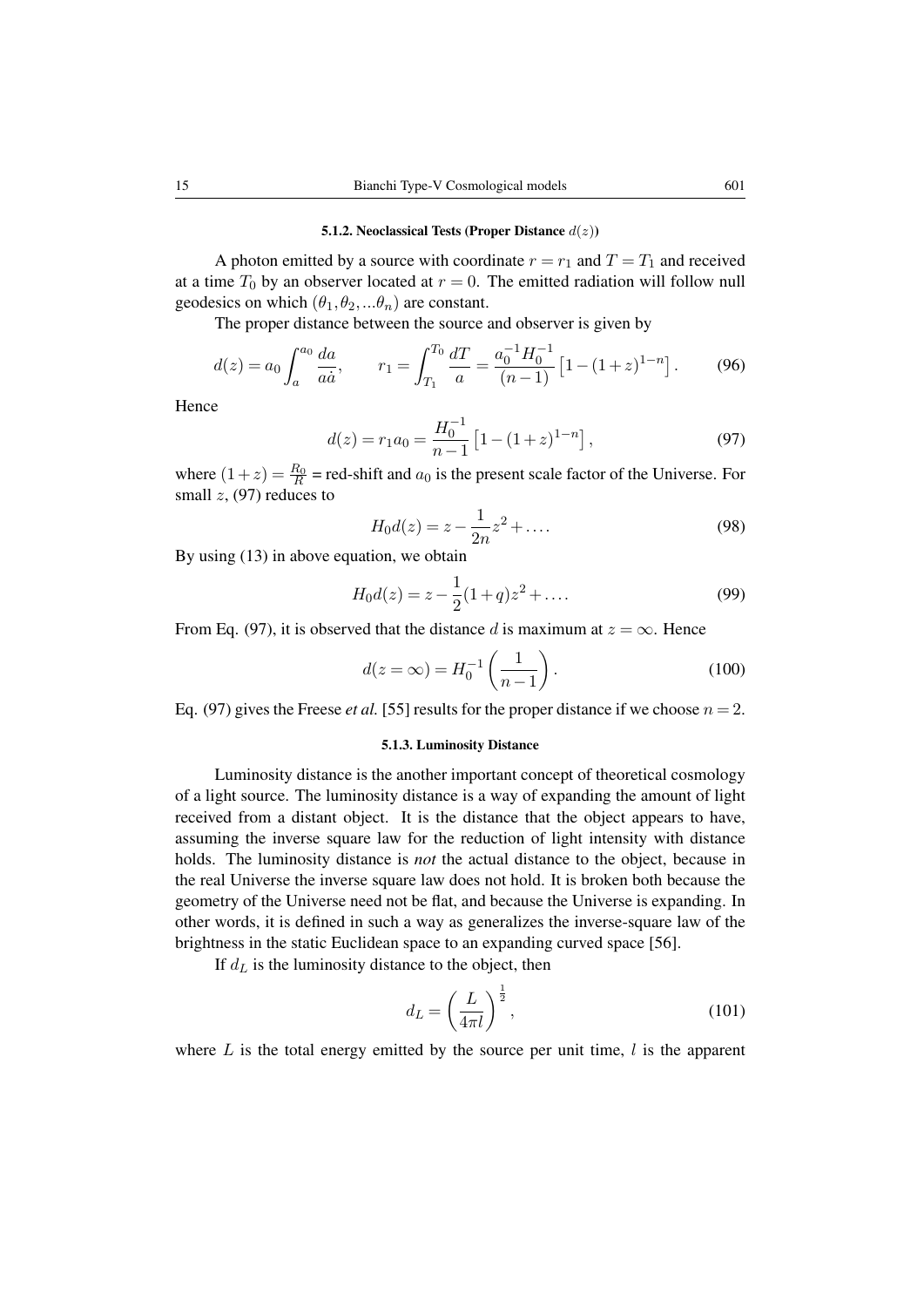luminosity of the object. Therefore one can write

$$
d_L = r_1 a_0 = d(1+z). \tag{102}
$$

Using Eq.  $(97)$  in  $(102)$  reduces to

$$
H_0 d_L = \frac{(1+z)}{n-1} \left[ 1 - (1+z)^{1-n} \right].
$$
 (103)

For small value of  $z$ , Eq. (103) gives

$$
H_0 d_L = z + \frac{1}{2}(1-q)z^2 + \dots
$$
 (104)

The luminosity distance depends on the cosmological model we have under discussion, and hence can be used to tell us which cosmological model describe our Universe. Unfortunately, however, the observable quantity is the radiation flux density received from an object, and this can only be translated into a luminosity distance if the absolute luminosity of the object is known. There is no distant astronomical objects for which this is the cases. This problem can however be circumvented if there are a population of objects at different distances which are believed to have the same luminosity; even if that luminosity is not known, it will appear merely as an overall scaling factor.

### 5.2. WHEN  $n = 0$

# 5.2.1. Look Back Time

In this case we obtain

$$
H_0(\tau_0 - \tau) = \log(1 + z). \tag{105}
$$

For small  $z$ , we have

$$
H_0(\tau_0 - \tau) = \left[ z - \frac{z^2}{2} + \dots \right].
$$
 (106)

### 5.2.2. Luminosity Distance

Here we obtain

$$
d_L = \frac{1}{H_0}(z + z^2),\tag{107}
$$

which shows that the luminosity distance increases faster with red-shift z for  $q = -1$ .

# 5.2.3. Event Horizon

The solution exists an event horizon which is given by

$$
r_E = a(t_0) \int_{\tau_0}^{\infty} \frac{d\tau}{a(\tau)} = \frac{1}{c_2 H}.
$$
\n(108)

This value of the limit gives the event horizon where no observer beyond a proper distance  $r_E$  at  $\tau = \tau_0$  can communicate with another observer.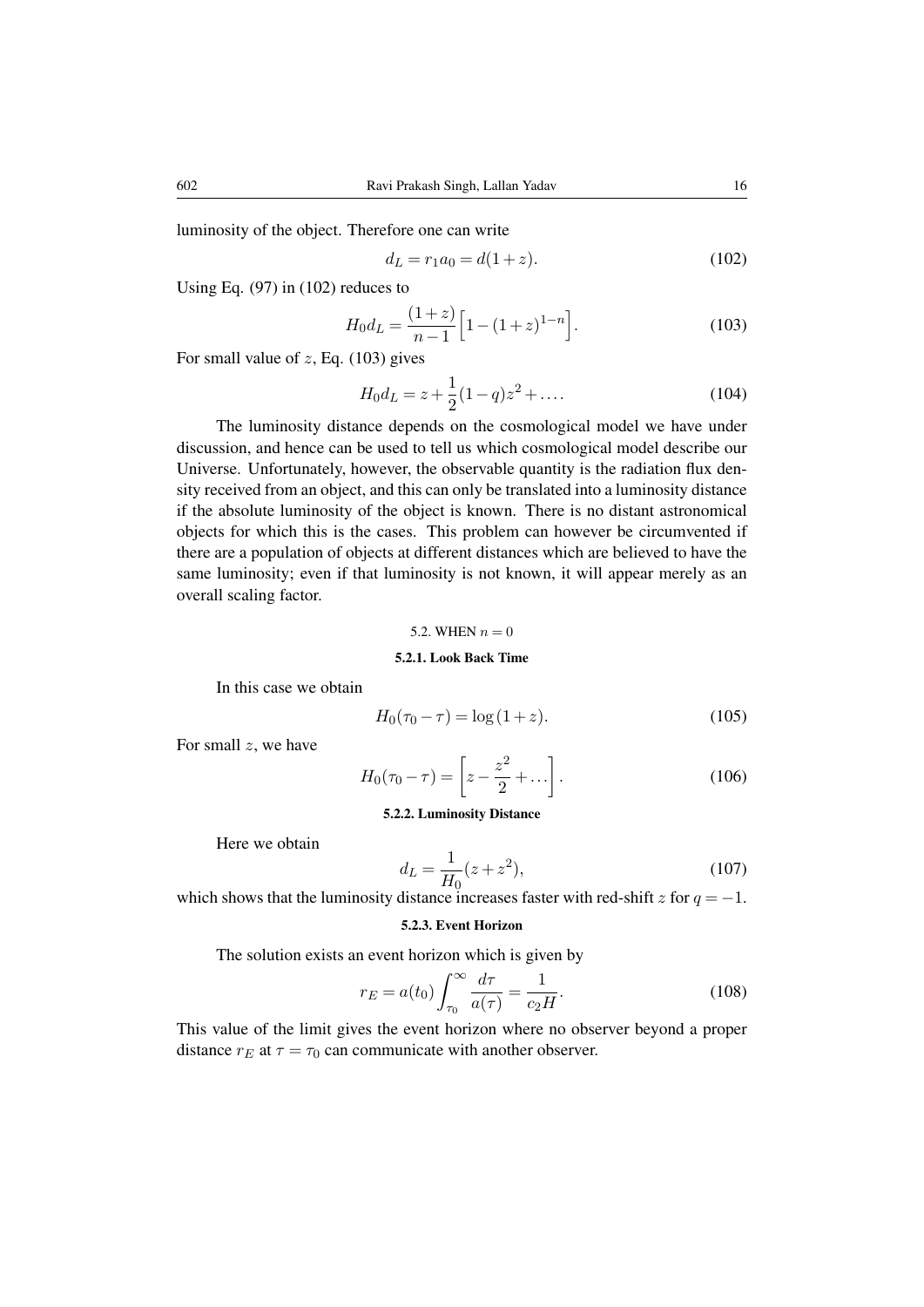### 6. DISCUSSION AND CONCLUDING REMARKS

In this paper we have generalized the solutions obtained by Singh, Ram and Zeyauddin [41]. The proposal of a law of variation for Hubble's parameter that yields a constant value of deceleration parameter is discussed in homogeneous and anisotropic Bianchi type-V space-time in general relativity. The law of variation for Hubble's parameter defined in (6) for Bianchi type-V space-time model gives two types of cosmologies, (i) first form (for  $n \neq 0$ ) shows the solution for positive value of deceleration parameter indicating the power law expansion of the Universe whereas (ii) second one (for  $n = 0$ ) shows the solution for negative value of deceleration parameter, which shows the exponential expansion of the Universe. Exact solutions of Einstein's field equations for this model of the Universe have been obtained by using the two forms of average scale factor. The power law solutions represent the singular model where the spatial scale factors and volume scalar vanish at  $T = 0$ . The energy density and pressure are infinite at this initial epoch. As  $T \to \infty$ , the scale factors diverge and p,  $\rho$  both tend to zero.  $A_m$  and  $\sigma^2$  are very large at initial time but decrease with cosmic time and vanish as  $t \to \infty$ . The model shows isotropic state in later time of its evolution. The exponential solutions represent singularity free model of the Universe. In this case as  $T \to -\infty$ , the scale factors tend to zero which indicates that the Universe is infinitely old and has exponential inflationary phase. All the parameters such as scale factor, p,  $\rho$ ,  $\theta$ ,  $\sigma^2$  and  $A_m$  are constant at  $T = 0$ . The rate of expansion of the Universe is uniform through out the evolution.

Under the law of variation for Hubble's parameter defined in (6), it has been shown that the two classes of solutions lead to the conclusion that, if  $q > 0$  the model expands but always decelerate whereas  $q \leq 0$  provides the exponential expansion and later accelerates the Universe. The evolution of the Universe in such a scenario is shown to be consistent with the present observations predicting an accelerated expansion. We have also described the well-known astrophysical phenomena, namely look-back time, neoclassical tests, luminosity distance and event horizon with redshift. It has been observed that such models of the Universe are compatible with present observations. It is observed that luminosity distance increases linearly with red-shift for  $q = 1$  whereas it increases faster with red-shift z for  $q = 0$  and  $q = -1$ . The solutions obtained in the present paper could give an appropriate description of the evolution of Universe. In summary, we have extended the law of variation of Hubble parameter proposed by Berman [43] to Bianchi type V space-time to investigate the exact solutions of Einstein's field equations.

The effect of bulk viscosity is to produce a change in perfect fluid and hence exhibit essential influence on the character of the solution. We also observe that Murphy's conclusion [24] about the absence of a big bang type singularity in the infinite past in models with bulk viscous fluid, in general, is not true. The results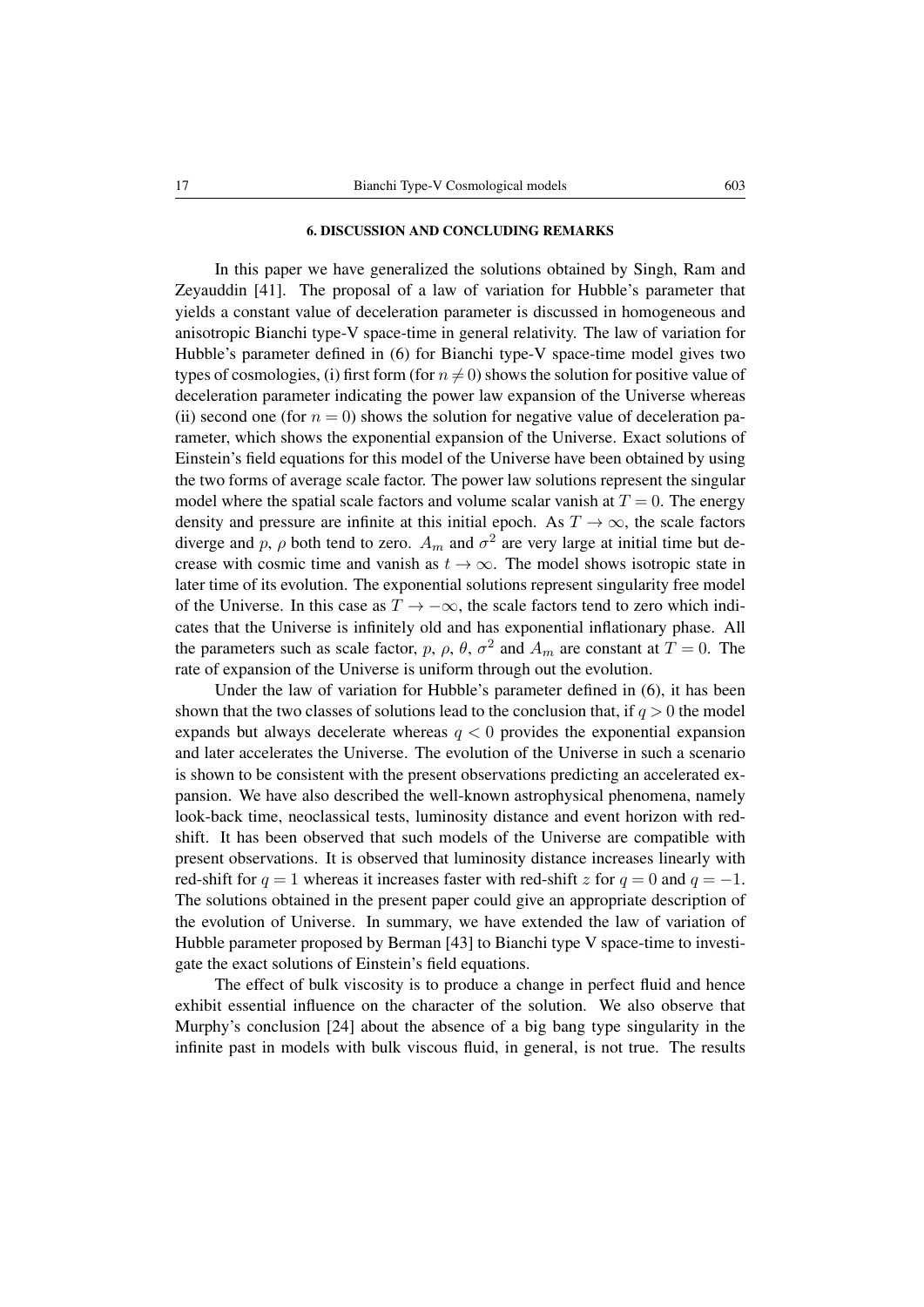obtained in Myung and Cho [57] also show that, it is, in general, not valid, since for some cases big bang singularity occurs in finite past.

### **REFERENCES**

- 1. Roy S. R. and Prasad, A., Gen. Rel. Grav., 26, 939 (1994).
- 2. Farnsworth, D. L., J. Math. Phys., 8, 2315(1967).
- 3. Collins, C. B., Comm. Math. Phys., 39, 131 (1974).
- 4. Maartens, R. and Nel, S. D., Comm. Math. Phys., 59, 273 (1978).
- 5. Wainwright, J., Ince, W. C. W. and Marshman, B. J., Gen. Rel. Grav. 10, 259 (1979).
- 6. Beesham, A., Astrophys. Space Sci., 125, 99 (1986).
- 7. Maharaj, S. D. and Beesham, A., S. Afr. J. Phys., 17, 34 (1988).
- 8. Hewitt, C. G. and Wainwright, J., Phys. Rev. D, 46, 4242 (1992).
- 9. Camci, U., Yavuz, I., Baysal, H., Tahran, I. and Yilmaz, I., Astrophys. Space Sci., 275, 391 (2000).
- 10. Meena, B. L. and Bali, R., Pramana Journal of Phys., 62, 1007 (2004).
- 11. Pradhan, A. and Rai, A., Astophys. Space Sci., 291, 149 (2004).
- 12. Pradhan, A., Yadav, L. and Yadav, A. K., Czech. J. Phys., 54, 487 (2004).
- 13. Aydogdu, O. and Salti, M., Czech. J. Phys., 56, 789 (2006).
- 14. Christodoulakis, T, Kofinas, G. and Zarikas, V., Phys. Lett. A, 275, 182 (2000).
- 15. Christodoulakis, T., Kofinas, G. and Papadopoulos, G. O., Phys. Lett. B, 514, 149 (2001).
- 16. Christodoulakis, T., Grammenos, T., Helias, C., Kevrekidis, P. G. and Spanou, A., J. Math. Phys., 47, 042505 (2006).
- 17. Saha, B., Astrophys. Space Sci., 302, 83 (2006).
- 18. Singh, T. and Chaubey, R., Pramana Journal of Phys., 67, 415 (2006).
- 19. Singh, T. and R. Chaubey, Pramana Journal of Phys., 68, 721 (2007).
- 20. Misner, C. W., Nature, 214, 40, (1967). Misner, C. W., Astrophys. J., 151, 431 (1968).
- 21. Weinberg, S., Astrophys. J., 168, 175 (1971).
- 22. Nightingale, J. P., Astrophys. J., 185, 105 (1973).
- 23. Heller, M. and Klimek, Z. Astrophys. Space Sci., 33, 37 (1975).
- 24. Murphy, G. L., Phys. Rev. D, 8, 4231 (1973).
- 25. Grøn, Ø., Astrophys. Space Sci. 173, 191 (1990).
- 26. Hajj-Boutros, J., *Lecture Notes in Physics , Gravitation, Geometry and Relativistic Physics*, Springer, Berlin, 212, 51, (1984). Hajj-Boutros, J., J. Math. Phys., 26, 2297 (1985).
	- Hajj-Boutros, J., Class. Quant. Grav. 3, 311 (1986).
- 27. Hajj-Boutros, J. and Sfeila, J., Int. J. Theor. Phys., 26, 97 (1987).
- 28. Ram, S., Int. J. Theor. Phys., 29, 901 (1990). Ram, S., Gen. Rel. Grav., 21, 697 (1989).
- 29. Mazumder, A., Gen. Rel. Grav., 26, 307 (1994).
- 30. Pradhan, A. and Kumar, A., Int. J. Mod. Phys. D, 10, 291 (2001).
- 31. Ellis, G. F. R. and MacCallum, M. A. H., Comm. Math. Phys., 12, 108 (1969).
- 32. Ryan, M. P. Jr. and Shepley, L. C., *Homogeneous Relativistic Cosmology*, Princeton University Press, Princeton, (1975).
- 33. Bali, R. and Singh, D. K., Astrophys. Space Sci., 300, 387 (2005).